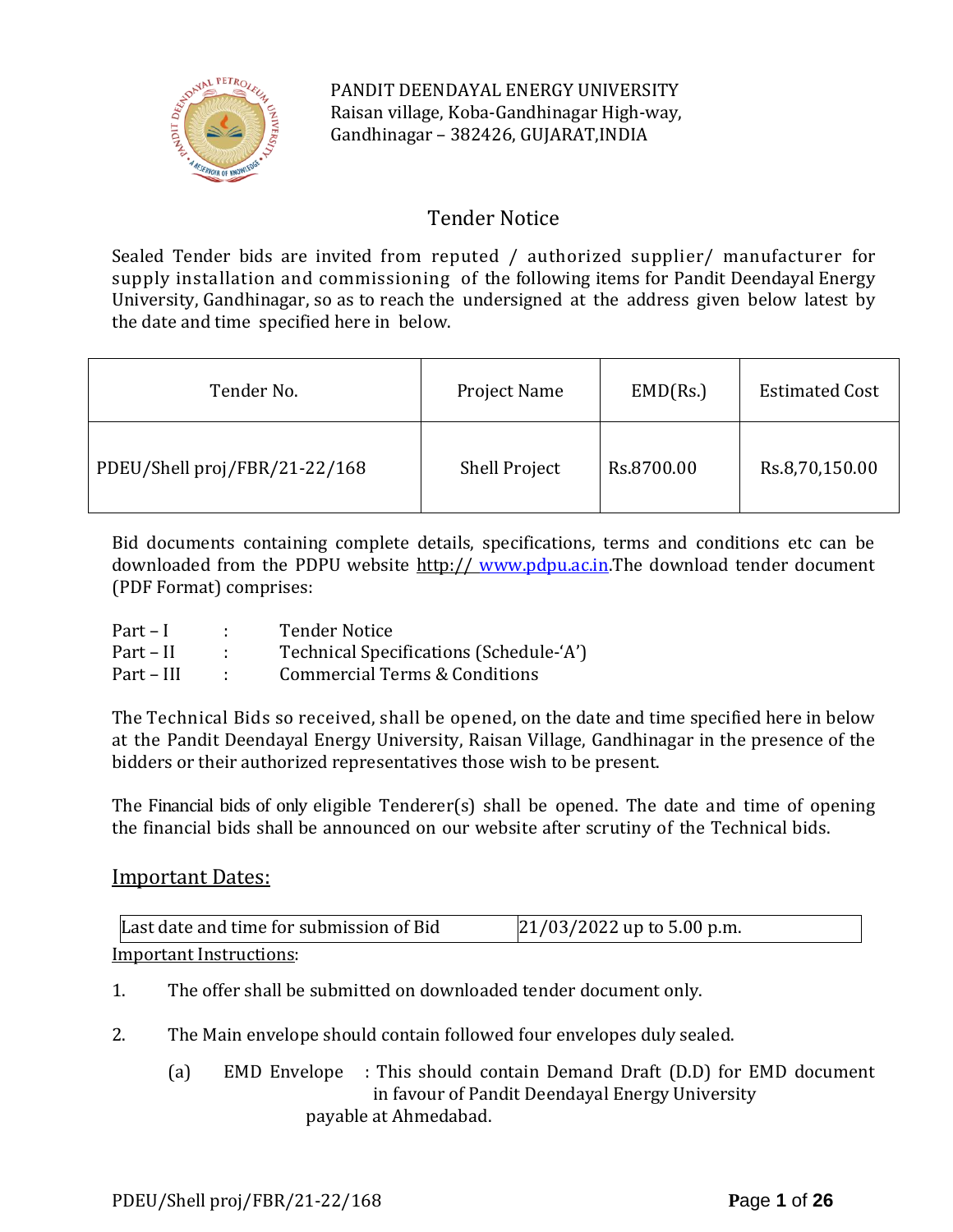- (b) Technical Bid : Schedule- 'A'
- (c) General Commercial Terms & Conditions
- (d) Price Bid : (Schedule 'B') should contain only Price Bid.

All the four envelopes should be super scribed with tender No., date of opening and Name of the bidder.

- 3. Offer without EMD is liable to be rejected forthwith.
- 4. The Tender, duly completed, should be sent by RPAD or Speed Post or Courier Service (Hand Delivery is not acceptable) so as to reach latest by the date and time specified here in above. Tender received after the due date and time shall be rejected irrespective of delay due to postal service or any other reasons.
- 5. Any technical query, information clarification pertaining to this tender may be referred to Dr. Rohit Srivastava (Email: rohit.s@spt.pdpu.ac.in) OR purchase@pdpu.ac.in

PDPU reserves right to reject any OR all tenders without assigning any reason.

Sd/-

Registrar Pandit Deendayal Energy University Raisan village, Koba-Gandhinagar High-way, Gandhinagar – 382426, GUJARAT,INDIA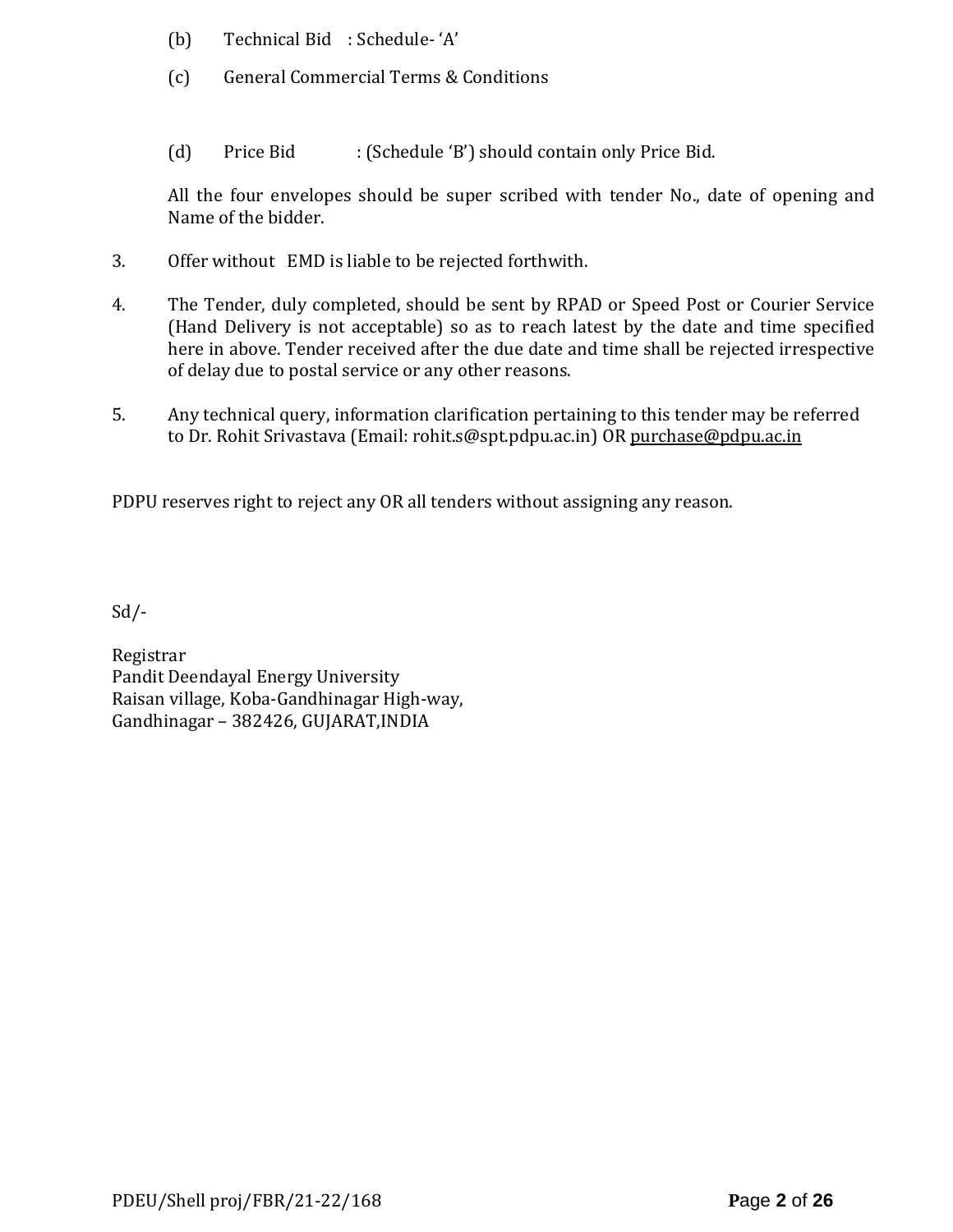# PART-II

# SCHEDULE-'A'

|                |                                   | DETAILS TECHNICAL SPECIFICATION FOR FIXED BED REACTOR                                                                                                                                                                                                                                                                                                                                                                                                                                     |     |
|----------------|-----------------------------------|-------------------------------------------------------------------------------------------------------------------------------------------------------------------------------------------------------------------------------------------------------------------------------------------------------------------------------------------------------------------------------------------------------------------------------------------------------------------------------------------|-----|
| Sr. No.        | Name of the Equipment             | <b>Technical Specification</b>                                                                                                                                                                                                                                                                                                                                                                                                                                                            | Qty |
|                |                                   | The High Pressure Fixed Bed Reactor System is intended to be used<br>for study of various reactions using a simulated mixture of gases<br>over different catalysts. The system will have two gas inputs (viz.<br>H2, 02). The gases will be supplied from pressurized gas cylinders<br>along with regulators. One input can be from high pressure liquid<br>pumps and two inputs can be from rotameter. Rotameter would be<br>used for controlling the flow rates of the various species. |     |
| $\mathbf{1}$   | <b>Feed Vessel</b>                | 5 <sup>1</sup><br>MOC:<br>SS316<br>Liter.<br>Capacity:<br>Design pressure = 10 bar. Vertical compact<br>design.<br>Solvent addition from top and removal from the<br>bottom provision. Sturdy design as per ASME<br>Section VIII Division I and TUV certified.                                                                                                                                                                                                                            |     |
| 2              | Liquid Feed<br>Pump               | Flow rate $-0.01$ mL/min to 10.00 mL/min, Flow<br>0.01<br>increment<br>$mL/min$ ,<br>rate<br>$\equiv$<br>Accuracy = $\pm 5\%$ (0.5 - 10.0 mL/min; 80:20<br>1,000<br>1.5%<br>Water/IPA;<br>psi,<br><b>RSD</b><br>(0.3 - 10.0 mL/min; 80:20 Water/IPA; 1,000 psi.<br>Make:<br>SSI/Eldex<br>The flow rate will be controlled from the control<br>Panel.<br>Safety = Pump interlock with emergency shut off<br>button to stop the liquid feed. Spill back PSV to                              |     |
| $\overline{3}$ | <b>GAS FEED</b><br><b>SECTION</b> | protect the overpressure of the pump.<br>Gas<br>flow:<br>Glass Tube VA Flow Meter, Accuracy 3-10% of<br>50 to 500<br>Flow<br>FS,<br>range<br>ml/min,<br>Calibration certificate for the required gas.<br>Pressure = 200 PSIG. (For high pressure MFC will<br>required) Temperature<br>121<br>$\quad \  \  =$<br>Deg.<br>be<br>Mounted on the panel Make: Eureka/ Brooks                                                                                                                   |     |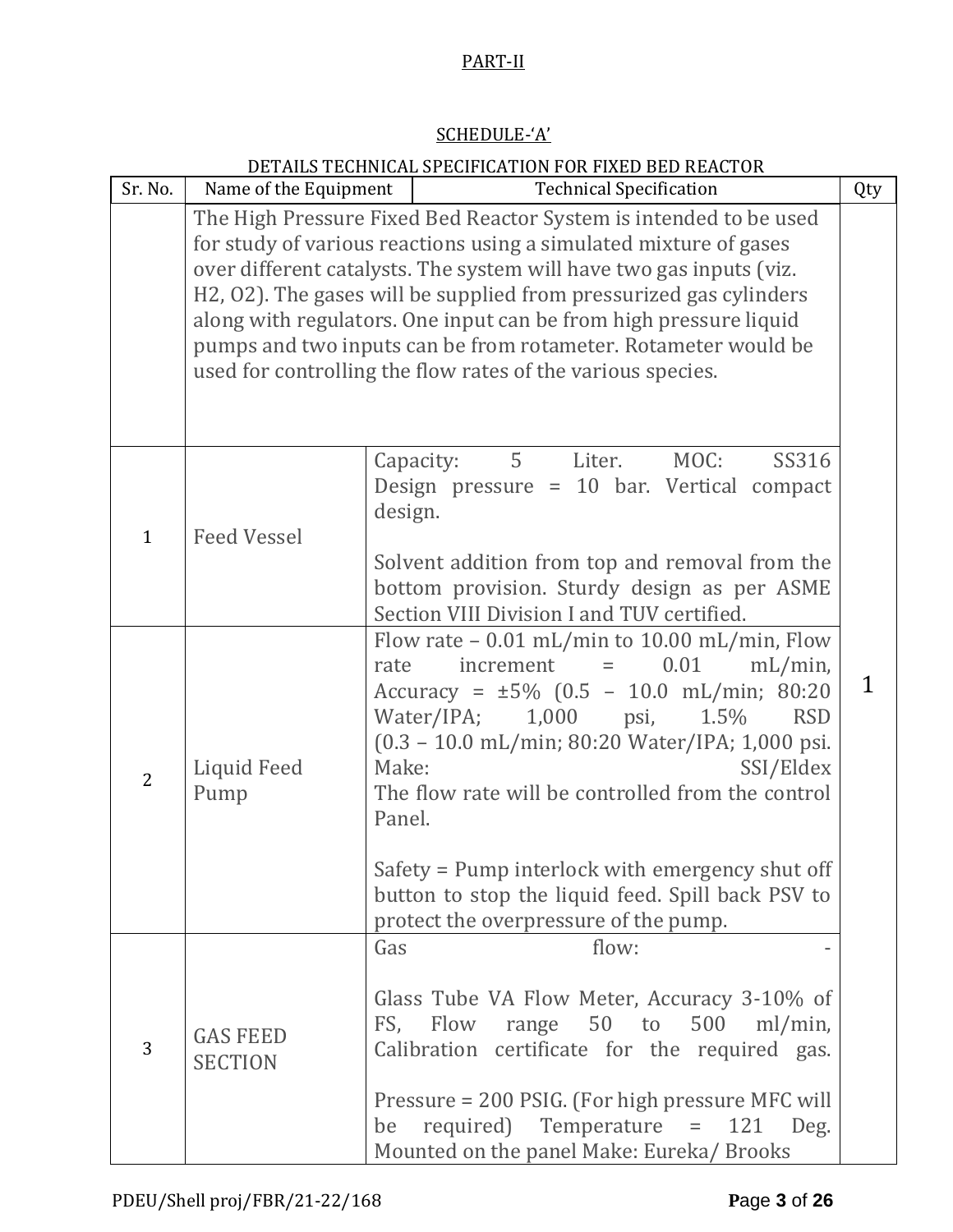| Design for the vaporization of 10 ml/min liquid<br>hydrocarbon. Temperature = 400 Deg. C.<br>K-type thermocouples to control<br>process<br><b>VAPORIZER</b><br>$\overline{4}$<br>temperature.<br><b>SECTION</b><br>Safety = Independent thermocouple<br>for<br>overheating temperature safety. All will be<br>controlled from control panel with high-<br>temperature alarms.<br><b>REACTOR:</b><br>Metallurgy suitable for below temperature and<br>pressure Design temperature = 1000 Deg. C.<br>Design Pressure = 500 PSIG. MOC: INCONEL<br>Pressure relief valve for overpressure<br>protection. (Make: TKF/Swagelok) Pressure<br>gauge for local display. (Make: Wika/Ashcroft)<br>Pressure transducer to communicate reactor<br>pressure with control panel<br>(Make:<br><b>REACTOR</b><br>Wika/Ashcroft)<br>5<br><b>SECTION</b><br>Isolation valves and fittings to take pressure test<br>reactor.(Make: TKF/Swagelok)<br>of the<br>Reactor<br>design:<br>Suitable<br>for WHSV $=$ 1 to 10<br>WHSV.<br>Isothermal across the catalyst = plus-minus $2$<br>Deg. C. Needs to demonstrate with inert during |  | Vaporizer:        |
|-----------------------------------------------------------------------------------------------------------------------------------------------------------------------------------------------------------------------------------------------------------------------------------------------------------------------------------------------------------------------------------------------------------------------------------------------------------------------------------------------------------------------------------------------------------------------------------------------------------------------------------------------------------------------------------------------------------------------------------------------------------------------------------------------------------------------------------------------------------------------------------------------------------------------------------------------------------------------------------------------------------------------------------------------------------------------------------------------------------------|--|-------------------|
|                                                                                                                                                                                                                                                                                                                                                                                                                                                                                                                                                                                                                                                                                                                                                                                                                                                                                                                                                                                                                                                                                                                 |  |                   |
|                                                                                                                                                                                                                                                                                                                                                                                                                                                                                                                                                                                                                                                                                                                                                                                                                                                                                                                                                                                                                                                                                                                 |  |                   |
|                                                                                                                                                                                                                                                                                                                                                                                                                                                                                                                                                                                                                                                                                                                                                                                                                                                                                                                                                                                                                                                                                                                 |  |                   |
| Inside<br>with<br>thermowell<br>the<br>K-type                                                                                                                                                                                                                                                                                                                                                                                                                                                                                                                                                                                                                                                                                                                                                                                                                                                                                                                                                                                                                                                                   |  | <b>FAT</b><br>the |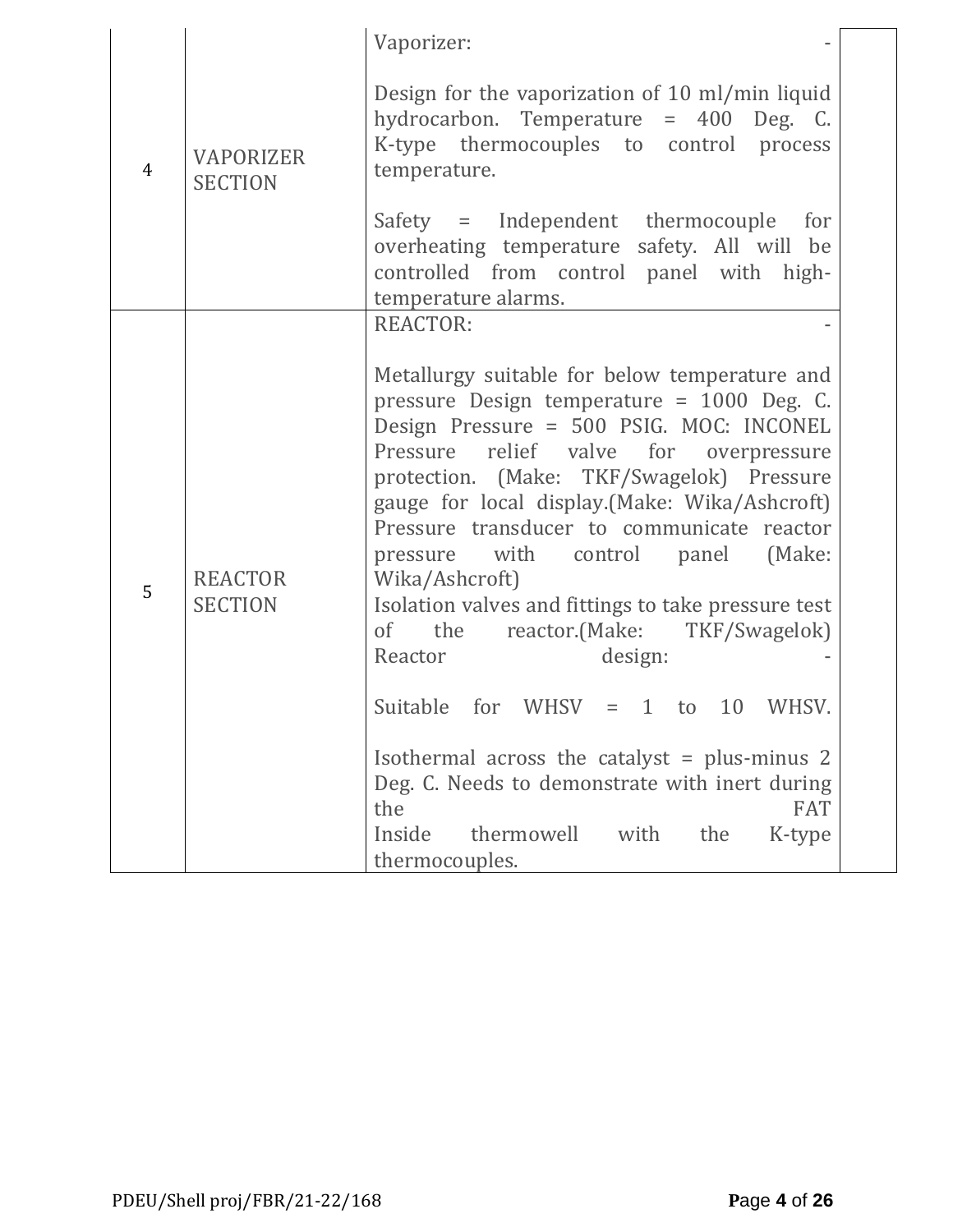| 6  | <b>Reactor Furnace</b>          | Temperature = 1000 Deg. C. Isothermal across<br>$catalyst$ = $plus-minus$ 2<br>the<br>Deg.<br>C. Needs to demonstrate with inert during the<br>Spilt type, Single-zone furnace.<br>FAT<br>Furnace ramp, soak program from control panel<br>as per catalyst requirement. Suitable for the<br>reactor.<br>K – type thermocouples for the<br>process<br>control.<br>temperature<br>Standard construction features include low K-<br>factor vacuum cast ceramic fiber insulation for<br>superior energy retention and rigid structure,<br>stainless steel shell and end flanges for both<br>durability and appearance, and laboratory-<br>replaceable heating elements manufactured<br>under strict quality-controlled conditions in our<br>factory.<br>own<br>Historical typical heat curve and uniformity<br>curve details from the furnace manufacturers<br>will<br>be<br>required.<br>Make: ATS/Nabertherm |
|----|---------------------------------|------------------------------------------------------------------------------------------------------------------------------------------------------------------------------------------------------------------------------------------------------------------------------------------------------------------------------------------------------------------------------------------------------------------------------------------------------------------------------------------------------------------------------------------------------------------------------------------------------------------------------------------------------------------------------------------------------------------------------------------------------------------------------------------------------------------------------------------------------------------------------------------------------------|
| 7  | Condenser                       | Suitable for condensed liquid hydrocarbon for<br>the required flow rate. The condenser outlet<br>temperature will be below<br>10<br>Deg. C.<br>The K-type thermocouple will continuously<br>measure outlet temperature                                                                                                                                                                                                                                                                                                                                                                                                                                                                                                                                                                                                                                                                                     |
| 8  | Chiller                         | Suitable heating capacity to meet design flow<br>rates. Temperature range -20 Deg. C to room<br>temperature.<br>Communication with control panel to monitor<br>chiller performance. Make: Escy/Julabo/Huber                                                                                                                                                                                                                                                                                                                                                                                                                                                                                                                                                                                                                                                                                                |
| 9  | Gas-liquid<br>separator         | Design temperature = $500$ Deg. C. Pressure = $500$<br>PSIG.<br>Continuous monitoring of the liquid level inside<br>with<br>the<br>separator<br>view<br>gauge.<br>Two valve arrangements to the withdrawal of<br>the product from the receiver                                                                                                                                                                                                                                                                                                                                                                                                                                                                                                                                                                                                                                                             |
| 10 | <b>Pressure Control</b><br>Loop | <b>Back</b><br>regulator,<br>pressure<br>Control pressure range = $0$ to 250 PSIG. Cv = 0.2,<br>FNPT,<br>$\frac{1}{4}$<br>MOC:<br>SS316<br>body.<br>Make: Swagelok/Tescom/GO                                                                                                                                                                                                                                                                                                                                                                                                                                                                                                                                                                                                                                                                                                                               |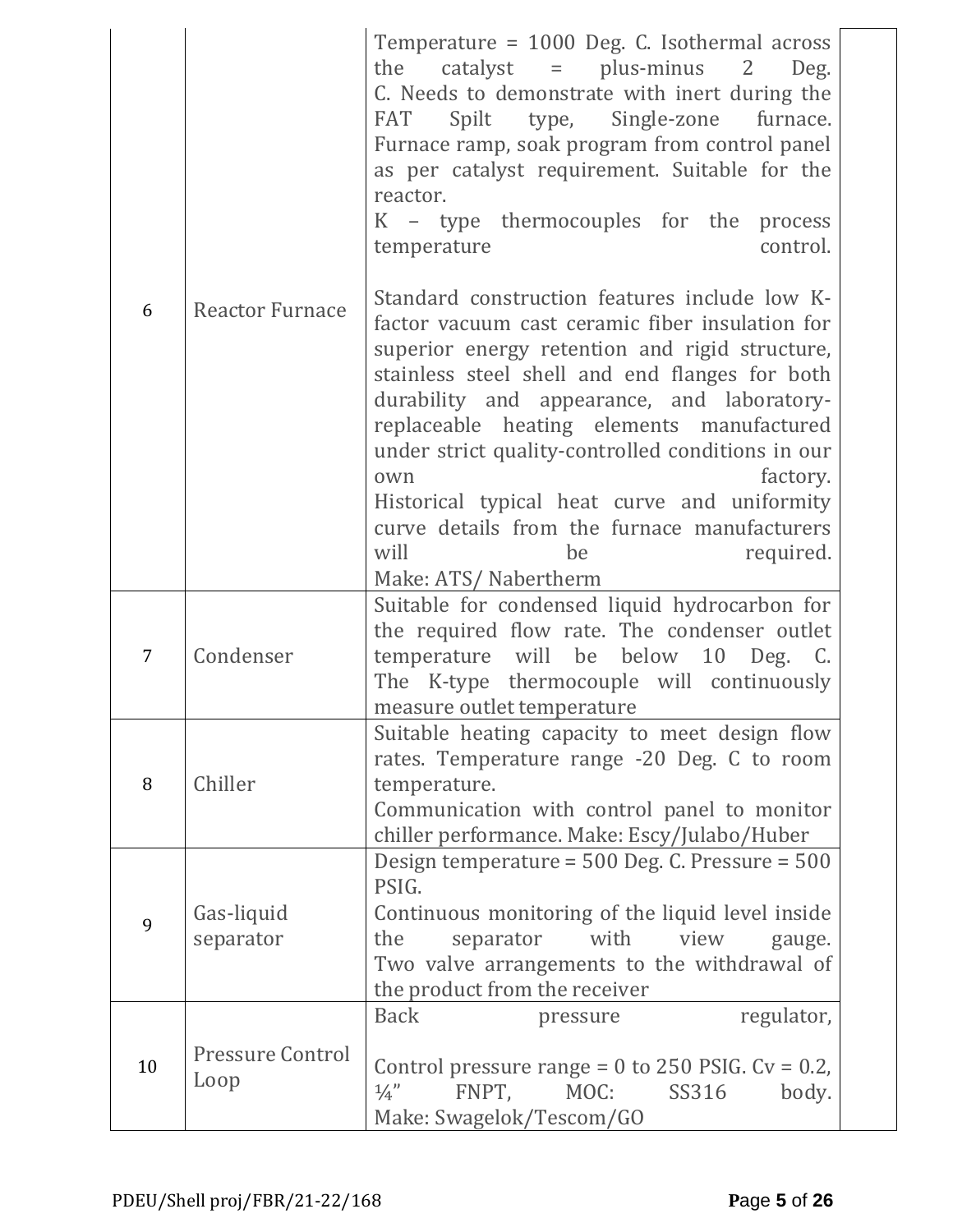| 11 | Filters                | 7-micron filters to protect gas flow meters and<br>back pressure regulator. Filter to protect pump.<br>Make: TKF/Swagelok                                                                                                                                                                                                                                                                                                                                                                                 |
|----|------------------------|-----------------------------------------------------------------------------------------------------------------------------------------------------------------------------------------------------------------------------------------------------------------------------------------------------------------------------------------------------------------------------------------------------------------------------------------------------------------------------------------------------------|
| 12 | Valves and<br>Fittings | 0 <sub>D</sub><br>MOC:<br>SS316<br>$\frac{1}{4}$<br>Size:<br>Make: TKF/Swagelok                                                                                                                                                                                                                                                                                                                                                                                                                           |
| 13 | Mechanical             | Skid should be fabricated out of 40X 40 medium<br>duty Phoenix mecano make extruded aluminum<br>profile, necessary supports to be provided for<br>of equipment's, valves<br>installation<br>and<br>instruments, aesthetic & ergonomic design for<br>better working and maintenance of system,<br>proper approachability to all parts of system,<br>welding as per engineering standards.                                                                                                                  |
| 14 | Automation             | Control all heater with the help of PID<br>controller.<br>temperature<br>Indicate all temperature element with the help of<br>indicator.<br>Temperature<br>Pump, heaters & chiller to be controlled through<br>control panel PID temperature controller Make -<br>Multispan/selec Temperature Indicator Make -<br>Multispan/selec<br>Control panel Make - Hoffman/<br>Rittal<br>Electrical switchgear like MCB's, contactors, SSR,<br>buttons, Terminal<br>Push<br>Block,<br>etc<br>Make - Siemens/Teknic |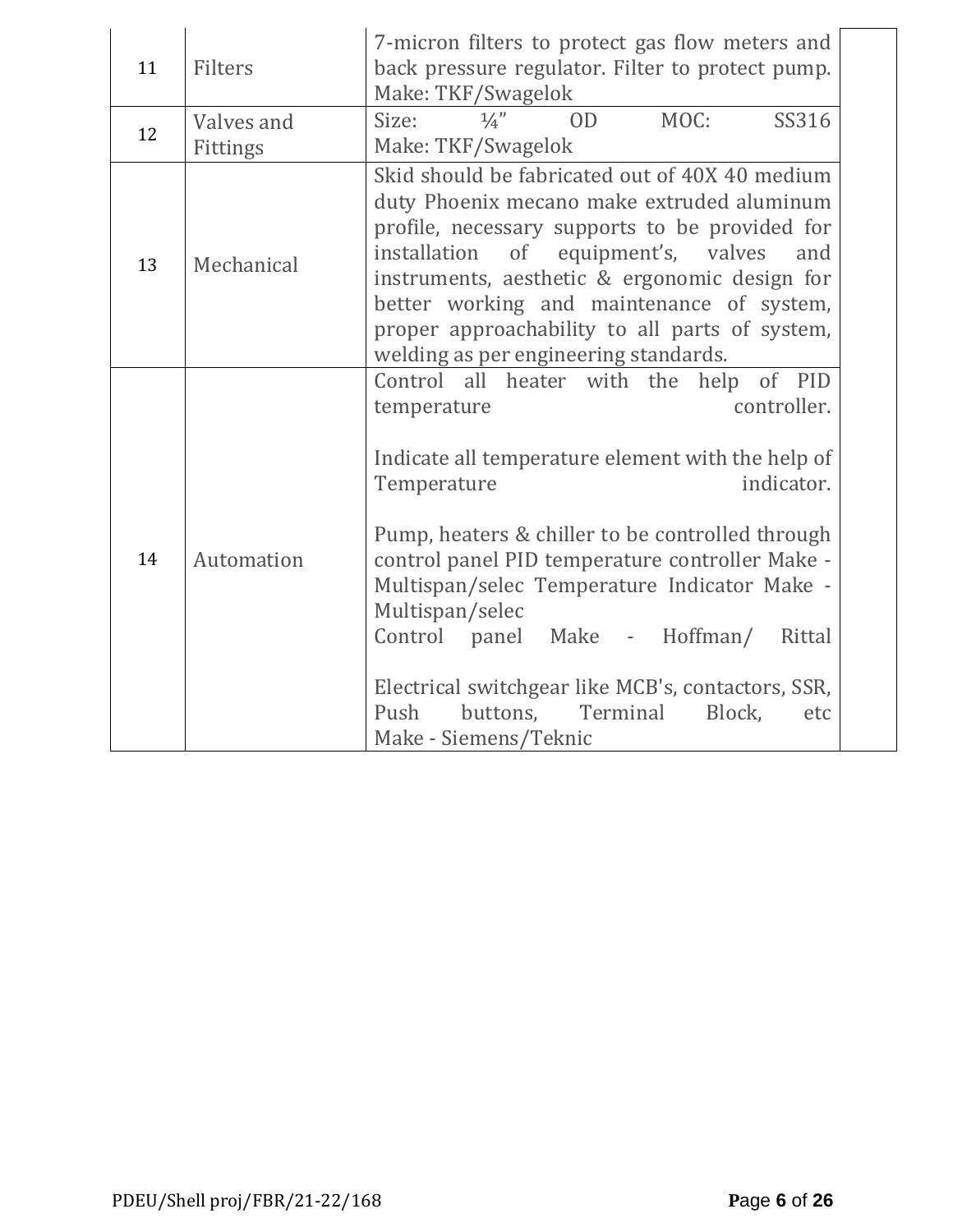### PART-III

### GENERAL COMMERCIAL TERMS AND CONDITIONS

### DEFINATIONS:

- Tenderer/Supplier/Bidder: These terms are synonym and mean the firm who intends or who has submitted offer in response to this tender.
- Tender / Bid Document: means this tender document.
- PDPU: Pandit Deendayal Energy University having it office at Raisan Village, Gandhinagar-382007 and includes it's successors and assignee.
- 1 The tenderer should thoroughly read all the clauses of the tender document before submitting the duly filled in Tender.

Tenderer shall place the following ANNEXURES as FIRST EIGHT pages of their Technical Bid in the following sequence.

| <b>FIRST PAGE</b>   | <b>ANNEXURE-1</b>   |
|---------------------|---------------------|
| <b>SECOND PAGE</b>  | <b>ANNEXURE - 2</b> |
| THIRD PAGE          | <b>ANNEXURE - 3</b> |
| <b>FOURTH PAGE</b>  | <b>ANNEXURE - 4</b> |
| <b>FIFTH PAGE</b>   | <b>ANNEXURE - 5</b> |
| <b>SIXTH PAGE</b>   | <b>ANNEXURE - 6</b> |
| <b>SEVENTH PAGE</b> | <b>ANNEXURE - 7</b> |
| EIGHTH PAGE         | <b>ANNEXURE - 8</b> |

# 2 SUBMISSION OF BID DOCUMENT:

PDPU follows two bid systems. Tenderer shall submit two separate bids viz.

- a) Techno Commercial Bid (Technical Bid) and
- b) Price Bid as under.
	- (a) Technical Bid: This shall be in sealed envelope. It shall be super scribed

| Technical Bid: Tender No. | Name of Bidder: |  |
|---------------------------|-----------------|--|

It shall contain the following

(i) Eight pages as mentioned in condition 1 above and

TENDERERS SHOULD FURNISH THE FOLLOWING DETAILS:

[1] Technical Specifications(Part-II) and General Term & Conditions(Part –III) of Tender Document Duly Sign on each page by Authorized Signatory as token of his acceptance.

[2] Audited Accounts of last three years of the firm.

[3] Performance reports if any.

- [4] Consent letter from their principals to manufacture such items.
- [5] All the testing equipment MUST have been calibrated up to date.
- [6] List of customers
- (ii) All the information and supporting documents for (i) above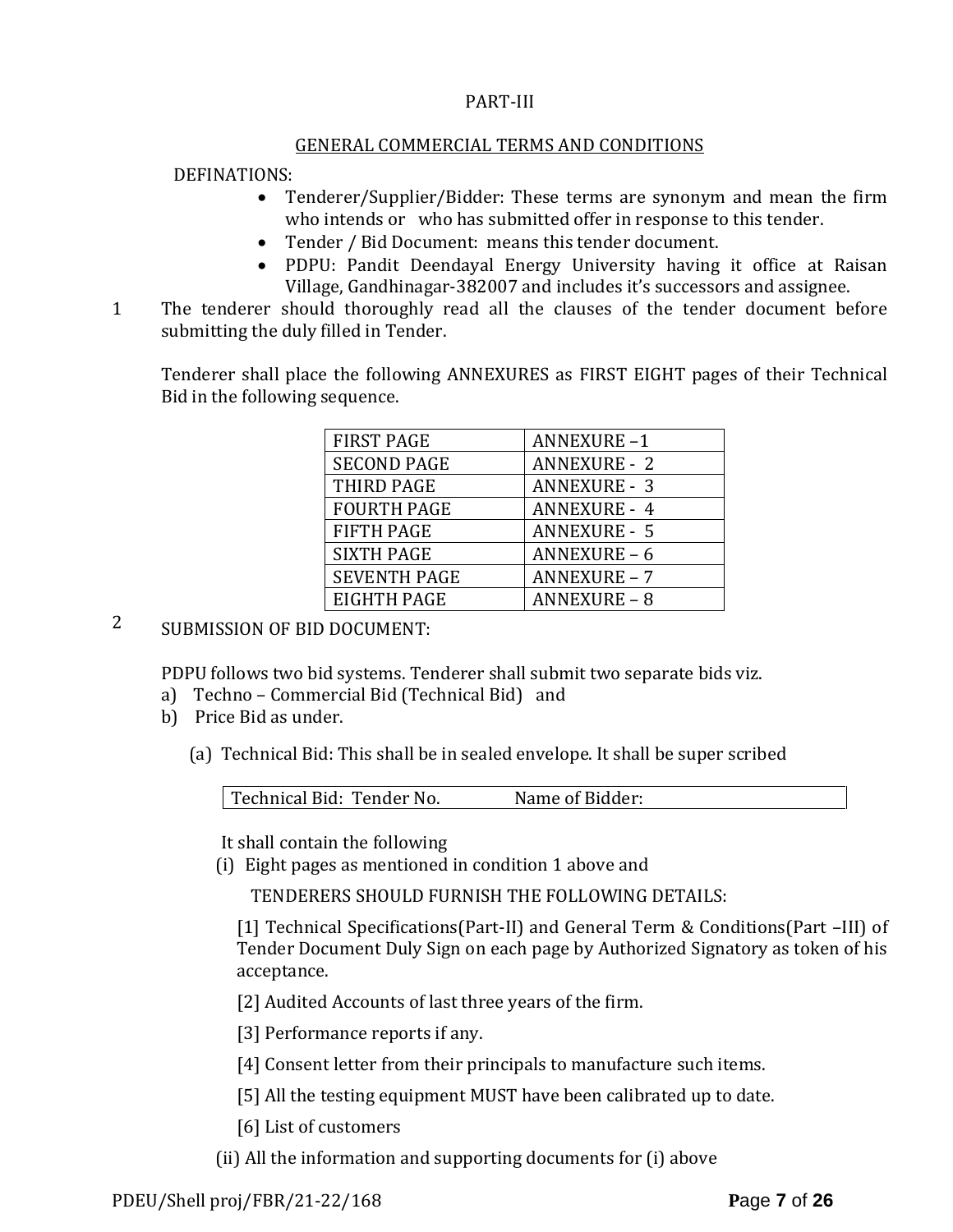- (iii) Details, Documents, Literature, certificates etc. for the equipment / Material offered.
- (b) Price Bid: This shall be in sealed envelope.

It shall contain offer price in the form specified in the tender document as Schedule- 'B'. The Printed Price list or price in different format will render the offer liable for rejection. It shall be super –scribed as:

| Tender No.:<br>Price Bid: | Name of Bidder: |  |
|---------------------------|-----------------|--|
|---------------------------|-----------------|--|

c) EMD Envelope: This envelop shall contain the following:

Demand draft or Bank Guarantee, as the case may be, for EMD

supporting document, as mentioned hereof, if bidder seeks exemption in EMD It shall be super – scribed as :

| <b>EMD Envelop:</b> | Tender No.: | Name of Bidder: |
|---------------------|-------------|-----------------|
|---------------------|-------------|-----------------|

d) Main Envelope: This envelope shall contain envelop of Technical bid, envelop of EMD and Price Bid. It shall be super – scribed as :

| Main Envelop:<br>Tender No | Name of Bidder: |
|----------------------------|-----------------|
|----------------------------|-----------------|

The entire bid document (Main envelope mentioned above) should be submitted so as to reach this office not later than 02.00 P.M. on due Date as specified in the tender notice through RPAD / Speed post or Courier only

Incomplete bids and amendments and additions to bids after opening of the bids will be ignored out rightly.

The technical scrutiny committee of PDPU shall evaluate the techno-commercial view of the tender. PDPU reserves the right to open or not to open the price bid of the bidders on the basis of their past performance of their supplied materials.

The price bid of those who are techno-commercially qualified shall only be opened.

# 3 PRICE EVALUATION:

No price preference shall be given on any account. All tenders will be evaluated on firm price end-cost basis; The parties however shall give the detailed break-up of the end cost. If PDPU feels that there is lack of serious competition or for any other reasons, PDPU may negotiate with the L-1 party. PDPU's decision to accept any or all tenders shall be final and binding on all the parties. However, the DG of PDPU or the Authorized committee at its sole discretion reserves the right to negotiate with other tenderer in case the technical specification of some or all products are found to be superior.

### 4 EARNEST MONEY DEPOSIT: (E.M.D.)

E.M.D. is payable @1% of the value of the items offered. The EMD is payable by Demand Draft, of any Nationalized Banks, drawn in favor of the PANDIT DEENDAYAL ENERGY UNIVERSITY, payable at Ahmedabad. If the amount of EMD is more than Rs. 25000/- the same can be paid by an irrecoverable Bank Guarantee from any nationalized Bank in a standard format prescribed by PDPU (Format given in this tender document).

### 5 DELAYED AND LATE TENDERS: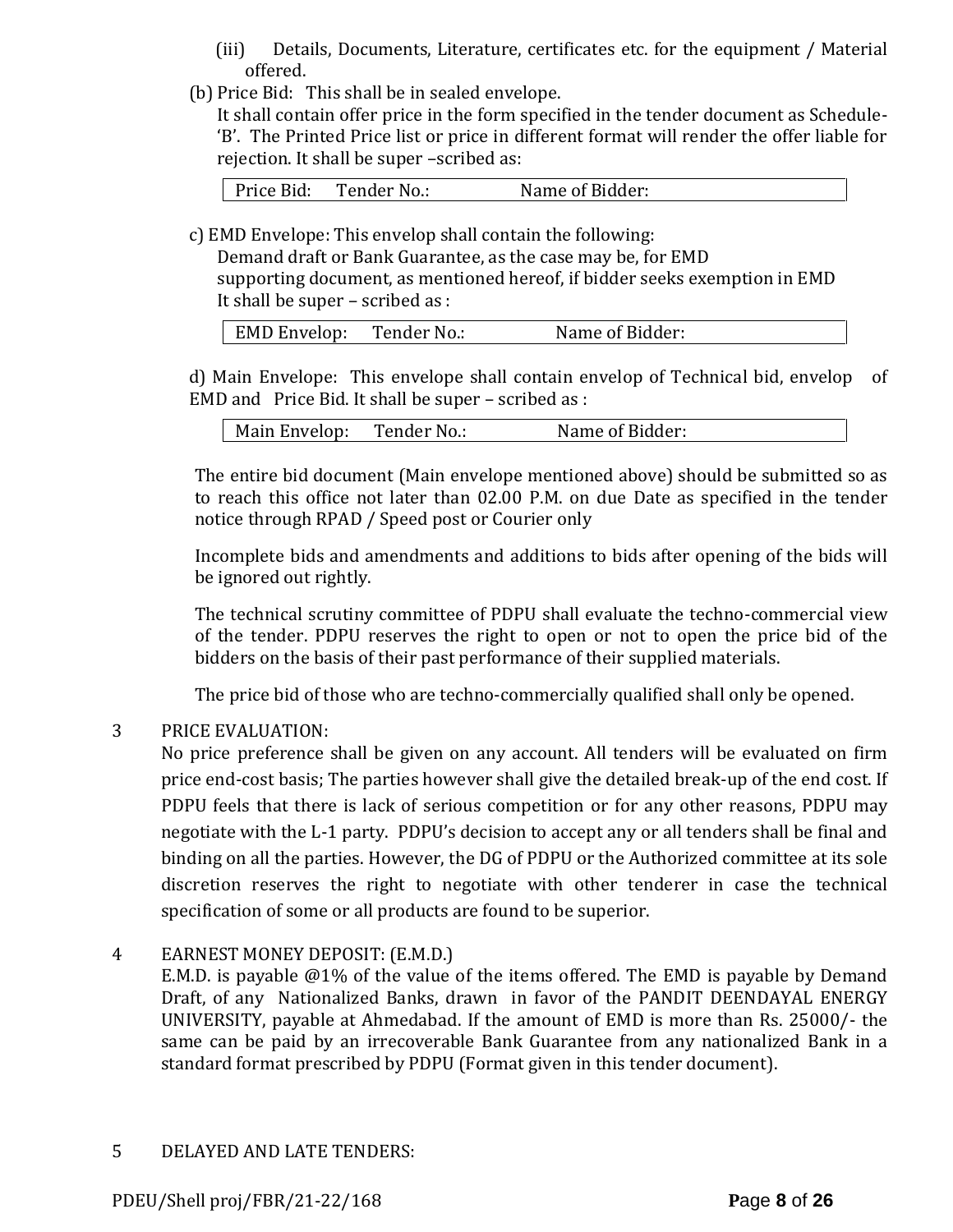No Tender shall be accepted / opened in any case which are received after due date and time of the receipt of tender irrespective of delay due to postal services or any other reasons and PDPU shall not assume any responsibility for late receipt of tender. Any correspondence in this matter will not be entertained.

6 PRICES:

The details of the price shall be given in Price Bid (Schedule-B) only and nowhere else. Prices quoted shall be FIRM and on F.O.R. Destination basis (i.e. PDPU,Gandhinagar). However, the Tenderer should indicate in the Price Bid, the break-up of Unit F.O.R. Destination Prices with break-up of Unit Ex-works price ,Excise duty, GST, Custom Duty, average freight, packing charges, and Insurance Charges. Tenderer should quote the Freight as well as Insurance Charges both separately as shown in price bid. Please note that payment of excise duty will be made only on Ex-Work prices. Also, please mention rate of Excise duty. If this is not specifically mentioned then PDPU will have the option to take the prices as exclusive of taxes and duties (at maximum slab rates) for the evaluation of the tenders.

The Tenderer should invariably indicate the total unit end cost price considering all their costs / calculations in the Price bid itself for each item and all sub-items if any. This is mandatory. Cost components hidden / furnished elsewhere will not be considered and will be ignored out-rightly.

Only for Traders - Tender:

[i] In case of a trader-tender, if the quotation is furnished for all inclusive rates and the rates of taxes and duties are indicated without indicating the amount, in such cases, the price is eligible for statutory variation.

[ii] Where the trader-tender quotes all inclusive rates without indicating the rate of Taxes and Duties included in the quoted price, the price is not eligible for any statutory variation.

### 7 REFUND / FORFIETURE OF E.M.D

EMD will be forfeited if (i) the tender, it covers, is withdrawn during the validity of the offer or (ii) the Tenderer fails to furnish / deposit the Performance Guarantee towards Execution Period (security deposit).

EMD of the unsuccessful tenderer's will be returned without intimation within 60 days of placing of the order to the successful Tenderer subject to the unsuccessful bidder returning the original receipt of the EMD together with the advance stamped receipt, to the Accounts Officer of PDPU.

EMD will be returned to the successful bidders, only on their submission of performance guarantee towards execution period against order released to them.

## 8 PERFORMANCE GUARANTEE (PG) TOWARDS EXECUTION PERIOD: (i.e. SECURITY DEPOSIT):

Successful tenderers will be required to pay an amount equivalent to 10% (Ten) of the value of the purchase order as Performance Guarantee (Security Deposit) within 10 days from the date of the purchase order failing which the purchase order is liable to be cancelled at the cost and the risk of the successful Tenderer (at the discretion of PDPU).

It can be paid by Demand Draft drawn in favour of PANDIT DEENDAYAL ENERGY UNIVERSITY payable at Ahmedabad or in the form of Bank Guarantee from Nationalized Bank if the amount is more than Rs.35,000/-.

PDEU/Shell proj/FBR/21-22/168 **P**age **9** of **26** The Bank Guarantee will be executed on the standard form prescribed by PDPU as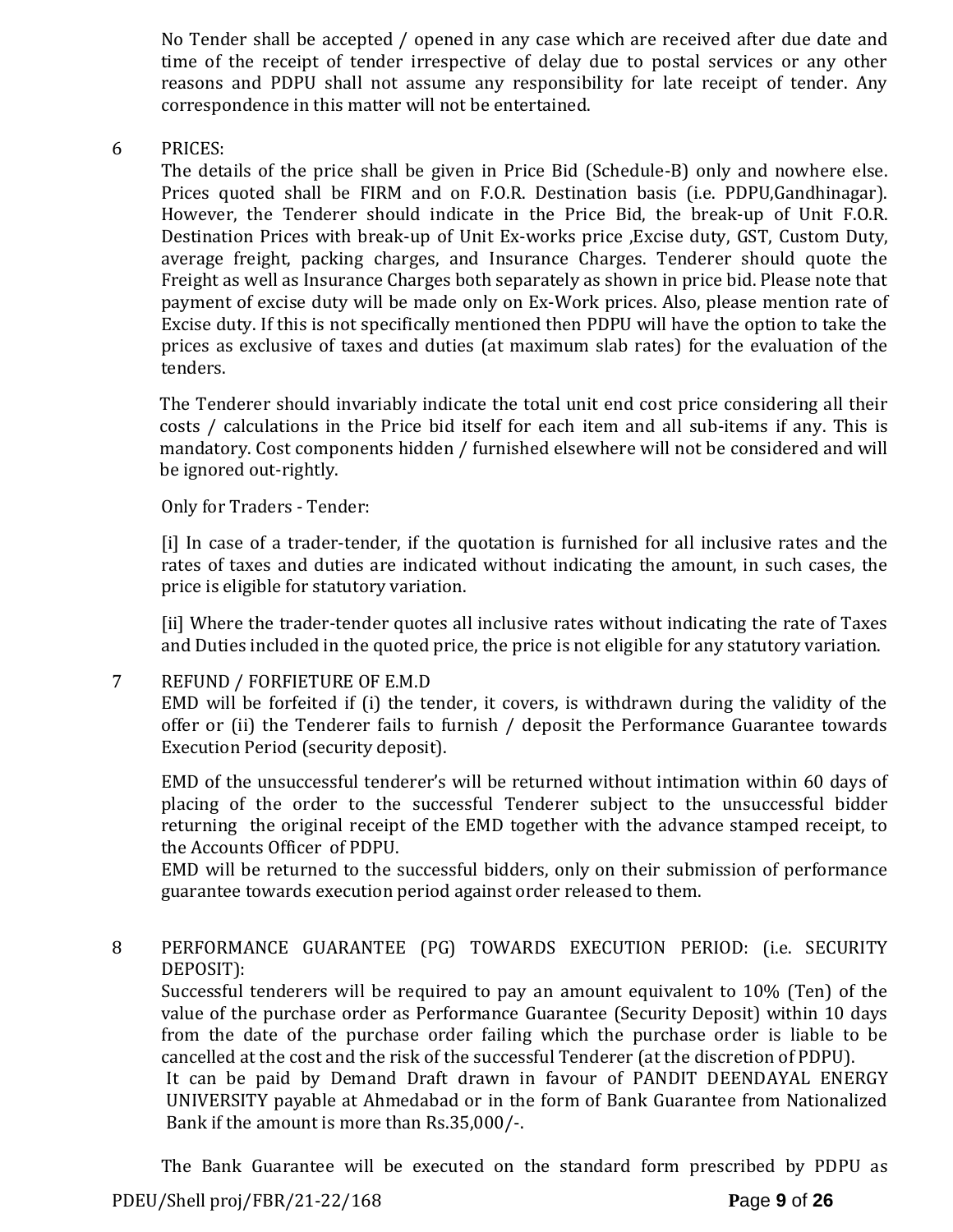### APENDIX - I.

The Bank Guarantee so furnished should have clear one time validity till the completion of the order in all respects. Bank Guarantee for Interim period will not be acceptable. If by any reasons the supply period is extended then the supplier shall undertake to renew the Bank Guarantee at least one month before the expiry of the validity failing which PDPU will be free to encash the same.

The successful bidder/s shall have also to furnish PG (as specified here of) for the contract value towards warranty / guarantee period separately as applicable as per tender conditions.

Performance Guarantee towards Execution Period (Security Deposit) will be returned on successful completion of the Order and only after the Performance Guarantee towards warrantee/guarantee, as mentioned above, is submitted.

9 VALIDITY OF THE OFFERS:

The offers shall to be kept valid for a period of 120 days from the date of opening of technical bids. In case the finalization of the tender is likely to be delayed, the tenderers will be asked to extend the same without change in the prices or any terms and conditions of the offer. If any change is made, original or during the extended validity period, the offers will be liable for outright rejection without entering into further correspondence in this regard and no reference will also be made.

### 10 TRUCK RECEIPT (T.R) / AIRWAY BILL (A.B)

All the Goods should be dispatched freight paid and the A.B / T.R should be forwarded directly to PDPU Office at Raisan Village, Gandhinagar. The demurrage charges, if any, paid by the PDPU due to delay in informing PDPU or any other reason attributable to supplier, will be deducted from his bill. It is essential that packing notes and invoices are furnished in respect of every consignment.

The supplier will be responsible for any damages / shortage claim rejected by the respective Authorities for want of a clear A.B / T.R.

Materials may be dispatched by any convenient mode of transport and up to PDPU i.e. F.O.R Destination.

11 PACKING AND FORWARDING CHARGES:

The prices shall be inclusive of packing & forwarding charges. The Materials should be strongly and adequately packed to ensure safe arrival at destination. The materials dispatched from overseas by Air / Shipping should be packed such that it can withstand rough handling and possible corrosion due to exposure to salt laden atmosphere, salt spray or open storage. All packing must be clearly marked with order Number and consignee's name and address.

### 12 TRANSIT INSURANCE:

All the materials will be required to be supplied up to Destination against all transit risks, such as damage, loss, theft, fire, etc. The insurance period shall cover 15 days after the date of receipt of materials at site to enable PDPU to check up stores fully. The suppliers will be responsible for free replacement of such stores which have been received short, damaged or broken within 15 days.

The cost of damaged, defective stores materials will however be deducted from the bills of the suppliers and will be refunded only after replacement thereof. It will be the responsibility of the supplier to lodge claim against the insurance on receiving necessary advice from PDPU.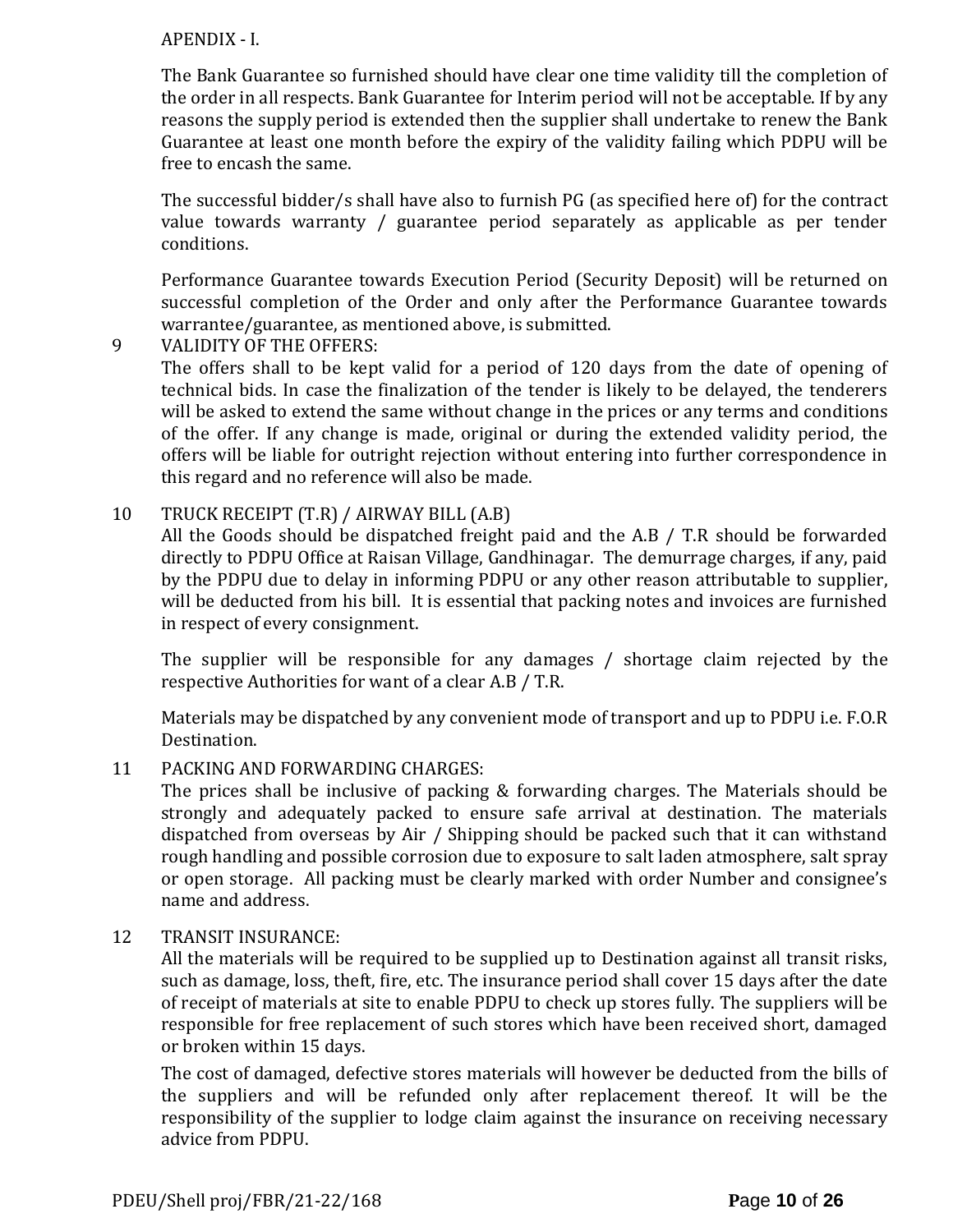### 13 ACCEPTANCE OF STORES:

The equipments/ materials to be supplied against this tender are subject to their acceptance by PDPU or any other Officer deputed for this purpose.

# 14 UNLOADING:

Unless specified otherwise in the purchase order, Unloading of the materials shall be arranged by PDPU.

### 15 STATUTORY VARIATION:

Any statutory increase or decrease in the taxes and duties subsequent to the offer under this tender if it takes place within the original contractual delivery date will be to PDPU account subject to the claim being supported by documentary evidence. No increase due to such variation shall be allowed for the portion of the delivery after the original contractual delivery date. However, if any decrease takes place after the contractual delivery date, the advantage will have to be passed on to PDPU.

### 16 PAYMENT TERMS :

- A. In case of Domestic(i.e. Indian) Supplier the payment Terms as Under :-
	- 70% of Payment only after proper verification of the delivered equipments by the vender.
	- Remaining 30% Payment of invoice value within one month on successful installation, Commissioning and training.
- B. In case of Foreign Supplier the Payment Terms is as Under :-
	- 90 % payment through Irrevocable Letter of Credit.
	- 10 % payment through Wire Transfer within 5 (five) Working Days after the date of Successful Commissioning and Installation of the System. OR
	- 90% payment will be released through wire Transfer within 5 (five) Working Days after receipt of the material.
	- 10% payment will be released through Wire Transfer within 5 (five) Working Days after the date of Successful Commissioning and Installation of the System. OR
	- 100 % through Wire Transfer within 5 (five) Working Days after the date of Successful Commissioning and Installation of the System.
	- Installation: All arrangement for installation must be made by concern Vender.

### 17 REPEAT/ADDITIONAL ORDERS:

PDPU reserves the right to place repeat order / additional order on the successful tenderers up to 25% of the original quantity of the P O at the same prices, terms and conditions stipulated in the original contract during three months from the date of Purchase Order.

### 18 DELIVERY PERIOD:

The Tenderers will have to quote a firm delivery period subject to the force Majeure conditions as accepted by PDPU. Tenderer should mention their delivery period. Time being the essence of this tender, delivery period shall be strictly adhered to. Delay in execution of order on account of any reasons will be subject to levy of penalty.

### 19 PENALTY FOR LATE DELIVERY:

In case, the materials are not delivered within the period stipulated in the order, penalty shall be levied at  $\frac{1}{2}\%$  per week on the prices (End cost excluding taxes) subject to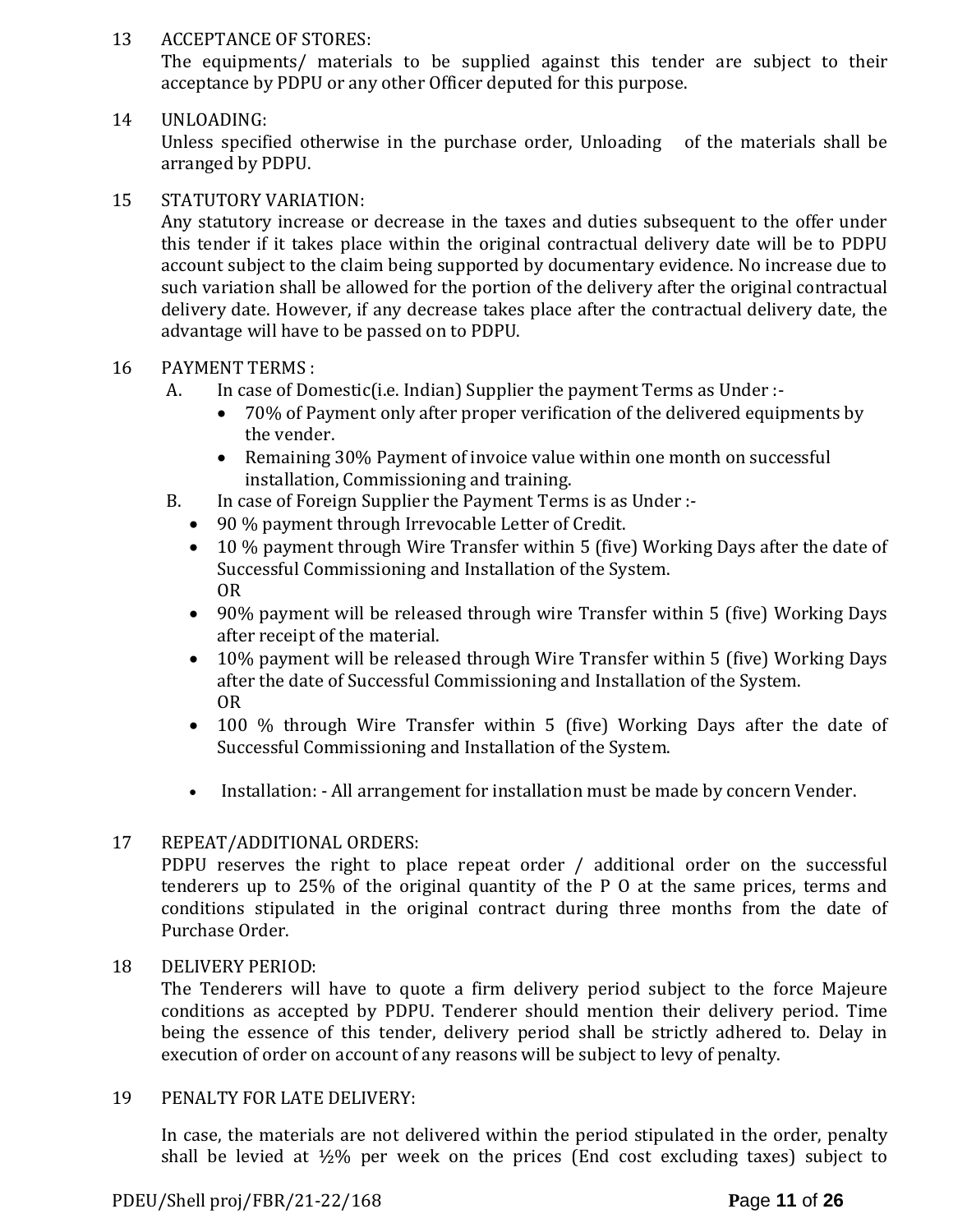maximum 10% reckoned on the value of late delivered supplies.

Due consideration will be given to waive levy of penalty for the reasons absolutely beyond suppliers control for which documentary evidence will have to be provided. The request for extension in delivery giving reasons and supporting documents shall have to be made available within one month on completion of the supply, and no request to waive levy of penalty will be entertained / reviewed during the execution of order.

# 20 EXTENSION IN CONTRACTUAL DELIVERY DATE:

It will be supplier's responsibility to ensure that goods are delivered within the stipulated delivery period. However, if PDPU may consider extension of delivery period with or without statutory variations, for the reasons beyond the control of the tenderer and subject to the Penalty as mention hereof.

Such extension will be subject to the following conditions.

[a] No increase in price on account of any statutory increase in or fresh imposition of customs duty, excise duty, GST or on account of any other tax or duty shall be admissible on the material delivered after the original contractual delivery date.

[b] Notwithstanding any stipulation in the contract for increase in price on any other ground, no such increase which has become effective on or after the contractual delivery date shall be admissible on material delivered after the original contractual delivery date.

[c] Nevertheless, PDPU shall be entitled to the benefit of any decrease in price on account of reduction in or remission of customs duty, excise duty, GST or on account of any other tax or duty or on any other ground as stipulated in the P.O., which takes place on or after the contractual delivery date of the said P.O. for the material delivered after the original contractual delivery date.

# 21 REPLACEMENTS OF GOODS BROKEN, DAMAGED OR SHORT:

In the event of any material or part thereof found broken or damaged or received short during transit or during installation or Commissioning or testing at site, before commissioning in service the suppliers shall replace the same free of cost. However, PDPU will recover amount equivalent to the cost of such damaged / broken / short supplied materials and will repay when actual replacement is given.

## 22 POST TENDER CORRESPONDENCE / ENQUIRIES: The Tenderer will be refrain from pursuing / canvassing the matter, directly or indirectly with any Office of PDPU as otherwise the same would amount to disqualification of the tender.

- 23 PDPU shall have the right to make any changes, additions / deletions or modifications in any terms / conditions or quantity of the tender and / or specifications as may be deemed necessary by PDPU at its sole discretion at any time before the due date of opening of the tender.
- 24 PDPU does not accept the printed conditions of any Tenderer. It will be ignored without any reference; hence tenderers should withdraw such printed conditions if they have any. PDPU shall accept only unconditional tender.
- 25 If technical deviations furnished by the Tenderer are not agreeable to PDPU, the offers may be ignored. However it will be solely at discretion of PDPU to consider the technical deviations OR not for considering the Tenderer. No correspondences of the Tenderer will be entertained in this matter.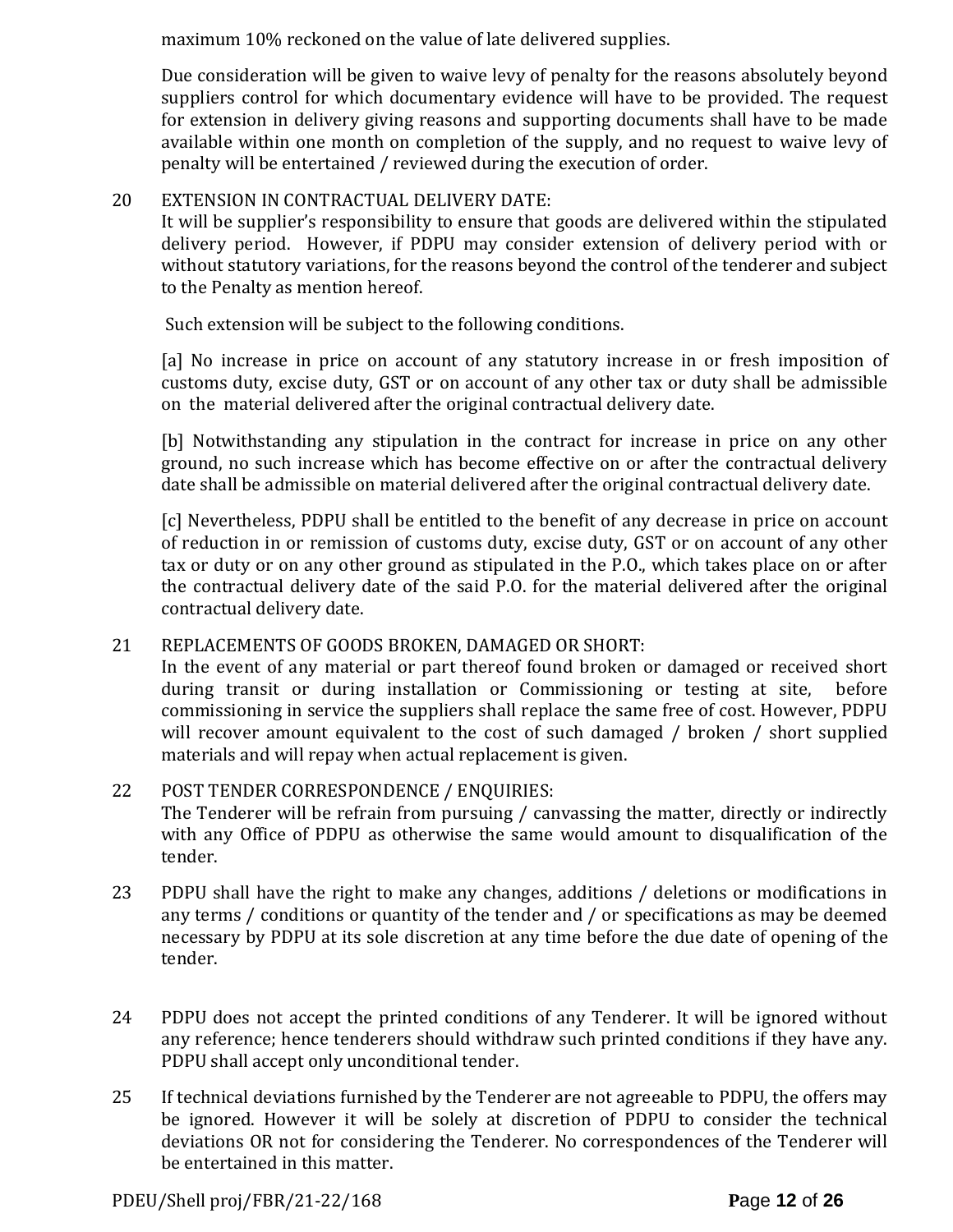- 26 Please indicate whether the goods offered are first sale or second sale so as to determine the payment of GST.
- 27 Revision of prices or any commercial terms affecting the price after opening of technical bids shall not be considered and will be ignored.
- 28 Tenderers shall indicate the name of their partners of their manufacturing firm.
- 29 Tenderer should specifically mention in the offers the name of the Partners / Proprietor / Directors who is / are the signing authority.
- 30 GUARANTEE:

If the goods, stores and equipments found defective due to bad design or workmanship the same should be repaired or replaced by the tenderer free of charge if reported within 24 months from the date of commissioning of equipments whichever is earlier. Tenderer will be responsible for the proper performance of the equipments / materials for the respective guarantee period.

# 31 APPROVAL:

The goods shall be subject to the approval of PDPU after receipt of the Material at site.

32 PDPU would prefer the offers from manufacturers directly. All the manufacturers should quote for those items, which are actually manufactured at / rolled by their plants. This should be strictly adhered.

PDPU reserves the right to inspect, suppliers factory at any time during the currency of the contract in case order is placed on supplier and also to inspect manufactured material before testing / packing / dispatch.

- 33 If in any company, the interest of any employee of the PDPU. or his relative as defined in Section VI of the Company's Act. 1956, is 10% or more, PDPU will not deal with such company at all. Tenderer therefore, must specifically disclose this fact in his technical Bid. Non-disclosure of such facts would disqualify the Tenderer for further dealing with PDPU.
- 34 TERMINATION OF CONTRACT:

In case, the supplier fails to deliver the stores / materials / equipments or any consignment thereof within contractual period of delivery or in case the stores are found not in accordance with prescribed specification and/or the approved sample, PDPU shall exercise its discretionary power as under:

[a] To recover, from the supplier as agreed, by way of penalty clause above,

or

[b] To purchase from elsewhere, after giving notice of 15 days to the supplier, on his account and his risk

or

[c] To cancel the contract.

or

[d] PDPU at any time terminate the contract by giving written notice to the qualified Bidders/Tenderer without compensation to the qualified tenderer, if he become bankrupt or otherwise, insolvent or in case of dissolution of firm or winding up of company provided that such termination will not prejudice or effect any right of action or remedy which has thereafter to the University.

In the event of the risk purchase of stores of similar description, the opinion of PDPU shall be final. In the event of action taken under clause (a) or (b) above, the supplier shall be liable to pay for any loss which PDPU may sustain on this account

Further, "PDPU" reserves the right to terminate the Contract (i.e. Purchase order) at any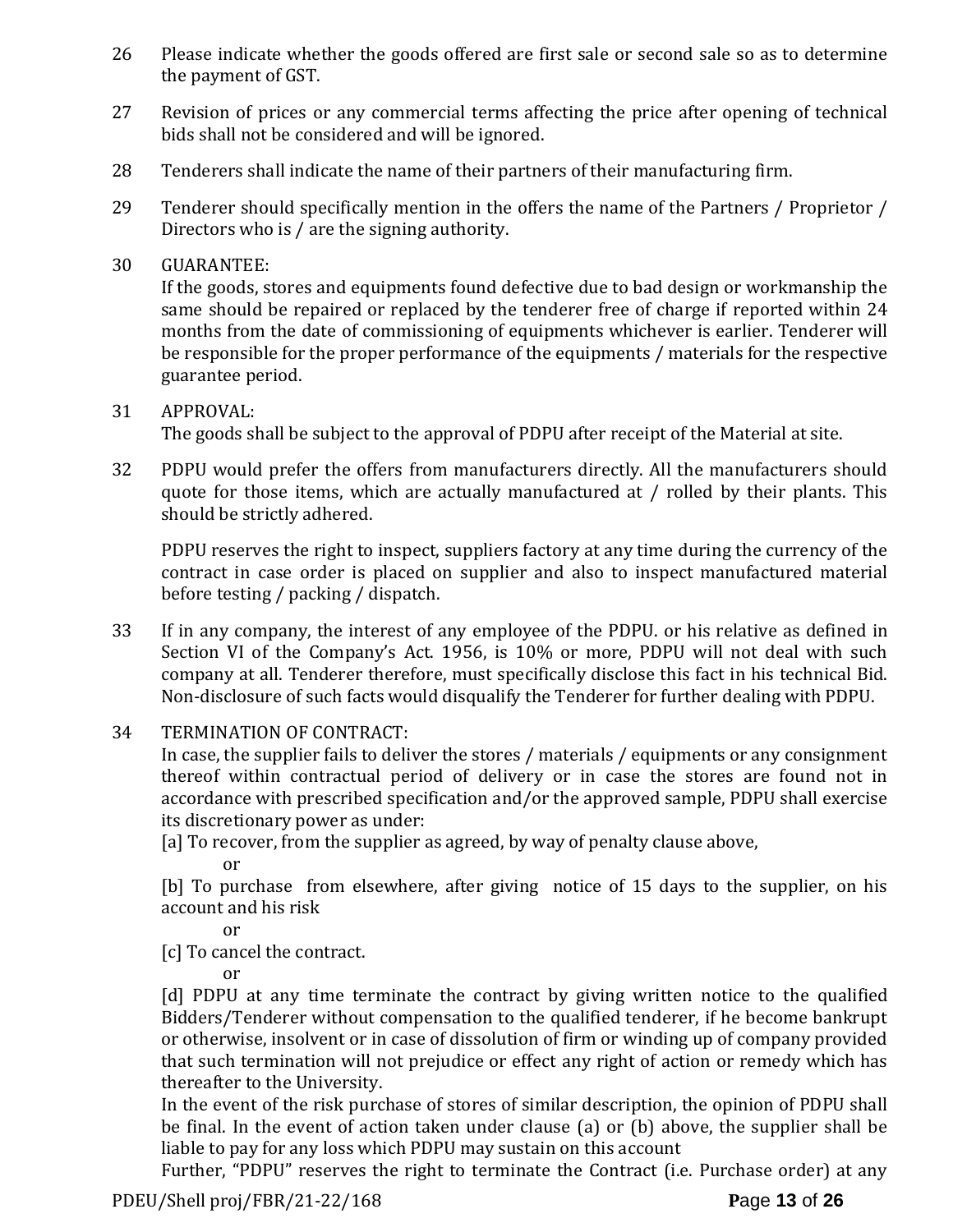time, without assigning any reasons, whatsoever, by giving a notice or not less than period of ONE month. Suppliers will not be entitled for any compensations / damages / losses, refund by PG whatsoever, on account of such termination of the Contract."

### 35 ARBITRATION:

All questions, disputes or differences whatsoever which may at any time arise between the parties to this agreement touching the agreement or subject matter thereof, arising out of or in relation to there and whether as to construction or otherwise shall be referred to the decision of the Sole Arbitrator, appointed by the PDPU, for that purpose, who shall be a retired High Court Judge or retired District and Sessions Judge, and the decision of the said Arbitrator shall be final and binding upon the parties. Reference to the arbitration shall be governed by the provisions of Indian Arbitration & Conciliation Act. 1996 as amended from time to time and the rules made there under.

### 36 **IURISDICTION:**

All questions, disputes or differences arising under, out of or in connection with the Tender / Contract shall be subject to the exclusive jurisdiction of Ahmedabad court.

- 37 If the tenderer is an Agent, he will have to give information and declare the name of the principal from which he will source the materials along with company's written confirmation about quality and backup performance guarantee. Only on getting complete information from Agent, such offer, if found suitable, shall be considered.
- 38 PDPU reserves the right to cancel any or all the offers / bids or to accept any offer without assigning any reasons.

In case PDPU finds that there is an attempt of cartel in the prices, PDPU reserves the right to consider or reject any or all the parties offers without assigning any reasons thereof.

- 39 PDPU reserves the right to increase or decrease the quantity against each item/s while placing the order.
- 40 The names of the Partners / Directors / Sole Proprietors and responsible person and his updated Address / Telephone, Fax Numbers etc. should be invariably mentioned in the Annexure provided for this purpose in this document.
- 41 The Tenderer must give in his offer, the full name and address with phone, Fax & mobile numbers of the Authorized Representative to do liaison work with PDPU on their behalf.
- 42 The tenderers should invariably write the name and address of the Company, both on sealed covers of EMD, Technical & Price Bids. The tender covers without the name and address will not be opened.
- 43 The tenderers are required to furnish the technical information and the Guaranteed technical particulars (GTP) along with company seal and signature of the Tenderer on each and every page / papers of the tender documents.
- 44 Tenderer should invariably fill up all the details of all the Annexure/s including the prices in the Price Bid Annexure of this tender document and should be duly signed by authorized signatories with their rubber stamp and along with Company's seal / stamp affixed on each paper.
- 45 If the Tenderer fails to pay the Security Deposit or defaults in execution of the orders placed or if PDPU suffers any financial loss due to this, then PDPU will be at liberty to adjust the amount from other orders of the same firm or by encashing the Bank Guarantee.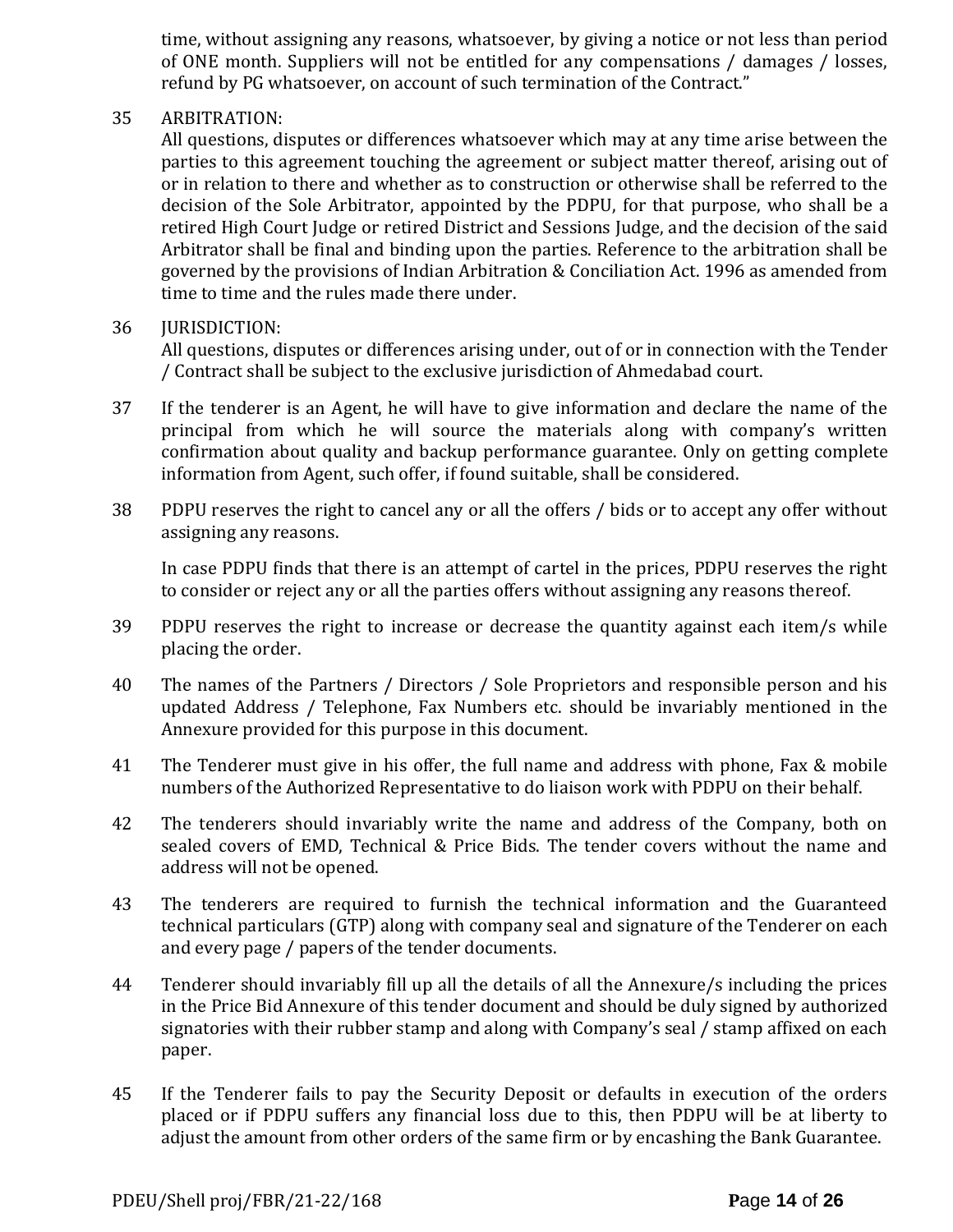- 46 All the tenderers must ensure that all the relevant documents / papers submitted with the tender should be serially numbered, properly bounded / tied together and properly documented.
- 47 All the above points should be complied by the Tenderers. If not, tenders are likely to be ignored without making any further reference. --------------------×--------------------------×-------------------------×------------------------×-------------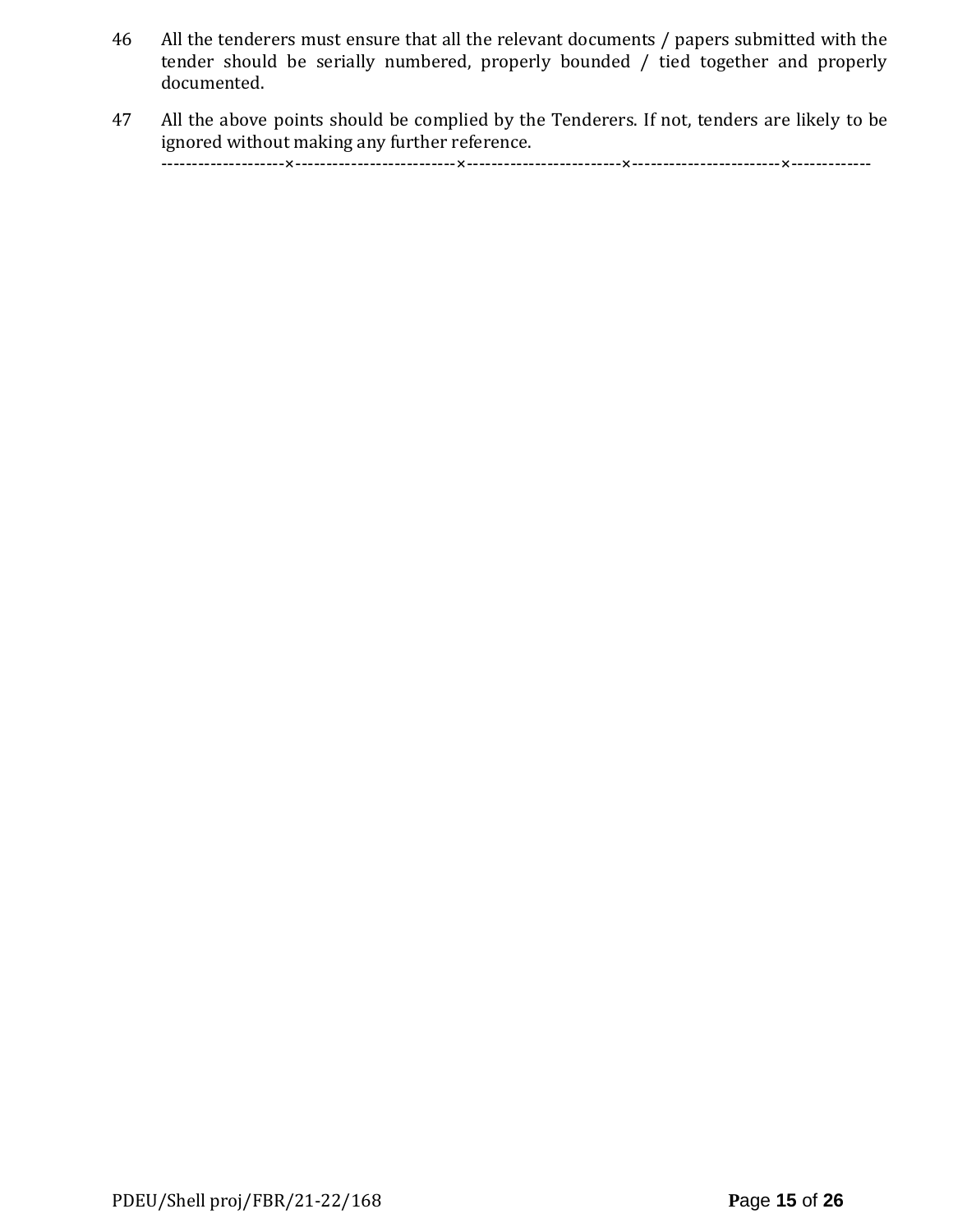### E. M. D. BANK GUARANTEE FORMAT

FOR TENDER NO. PDPU /

### APPENDIX – I

### (BANK GUARANTEE ON NON-JUDICIAL STAMP PAPER OF Rs.100/-)

Messer's WHEREAS \_\_\_\_\_\_\_\_\_\_\_\_\_\_\_\_\_\_\_\_\_\_\_\_\_\_\_\_\_\_\_\_\_\_\_\_\_\_\_\_\_\_(Name & Address of the Firm) having their registered office at \_\_\_\_\_\_\_\_\_\_\_\_\_\_\_\_\_\_\_\_\_\_\_\_\_\_\_\_\_\_\_\_\_\_\_\_\_ (Address of the firms Registered office) (Hereinafter called the 'Tenderer') wish to participate in the tender No. \_\_\_\_\_\_\_\_\_\_\_\_\_\_\_ for \_\_\_\_\_\_\_\_\_\_\_\_\_\_\_\_\_\_\_\_\_\_\_\_\_\_\_\_\_ of (Supply/Erection/Supply & Erection Work) (Name of the material/equipment/Work) for **Evaluate 19** PANDIT DEENDAYAL ENERGY UNIVERSITY and WHEREAS a Bank Guarantee for (Hereinafter called the "Beneficiary") Rs. \_\_\_\_\_\_\_\_\_\_(Amount of EMD) valid till \_\_\_\_\_\_(Mention here date of validity of this guarantee which will be 4 (FOUR) months beyond initial validity of Tender's offer) is required to be submitted by the tenderer along with the tender.

We,

 (Name of the Bank and address of the Branch giving the Bank Guarantee) having our registered office at \_\_\_\_\_\_\_\_\_\_\_\_\_\_\_\_\_\_\_\_\_\_(Address of Bank's registered office) hereby give this Bank Guarantee No.\_\_\_\_\_\_\_\_\_\_\_\_\_\_\_\_ dated \_\_\_\_\_\_\_\_\_ and hereby agree unequivocally and Unconditionally to pay within 48 hours on demand in writing from the PANDIT DEENDAYAL ENERGY UNIVERSITY or any officer authorized by it in this behalf any amount not exceeding Rs. (Amount of E.M.D.), (Rupees \_\_\_\_\_\_\_\_\_\_\_\_\_\_\_\_\_(In words) to the said PANDIT DEENDAYAL ENERGY UNIVERSITY on behalf of the Tenderer.

We\_\_\_\_\_\_\_\_\_\_\_\_\_\_\_\_\_\_\_\_\_\_\_\_\_\_\_\_\_\_\_\_\_(Name of the Bank) also agree that withdrawal of the tender or part thereof by the tenderer within its validity or Non submission of Security Deposit by the Tenderer within one month from the date tender or a part thereof has been accepted by the PANDIT DEENDAYAL ENERGY UNIVERSITY would constitute a default on the part of the Tenderer and that this Bank Guarantee is liable to be invoked and encashed within its validity by the Beneficiary in case of any occurrence of a default on the part of the Tenderer and that the encashed amount is liable to be forfeited by the Beneficiary.

This agreement shall be valid and binding on this Bank upto and inclusive of \_\_\_\_\_\_\_\_\_\_\_\_\_\_\_\_\_\_\_\_(Mention here the date of validity of Bank) and shall not be terminable by notice or by Guarantee) change in the constitution of the Bank or the firm of Tenderer Or by any reason whatsoever and our liability hereunder shall not be impaired or discharged by any extension of time or variations or alternations made, given, conceded with or without our knowledge or consent by or between the tenderer and the PDPU.

NOT WITH STANDING anything contained hereinbefore our liability under this guarantee is restricted to Rs. (Amt. of E.M.D.) (Rupees \_\_\_\_\_\_\_\_\_\_\_\_\_\_\_\_\_\_\_\_\_\_\_\_\_\_\_\_\_\_\_\_\_\_\_\_\_) (In words). Our Guarantee shall remain in force till\_\_\_\_\_\_\_\_\_(Date of validity of the Guarantee). Place: Date:

Please Mention here Complete Postal Address of the Bank with Branch Code, Telephone and Fax Nos.

### SIGNATURE OF THE BANK'S AUTHORISED SIGNATORY WITH OFFICIAL SEAL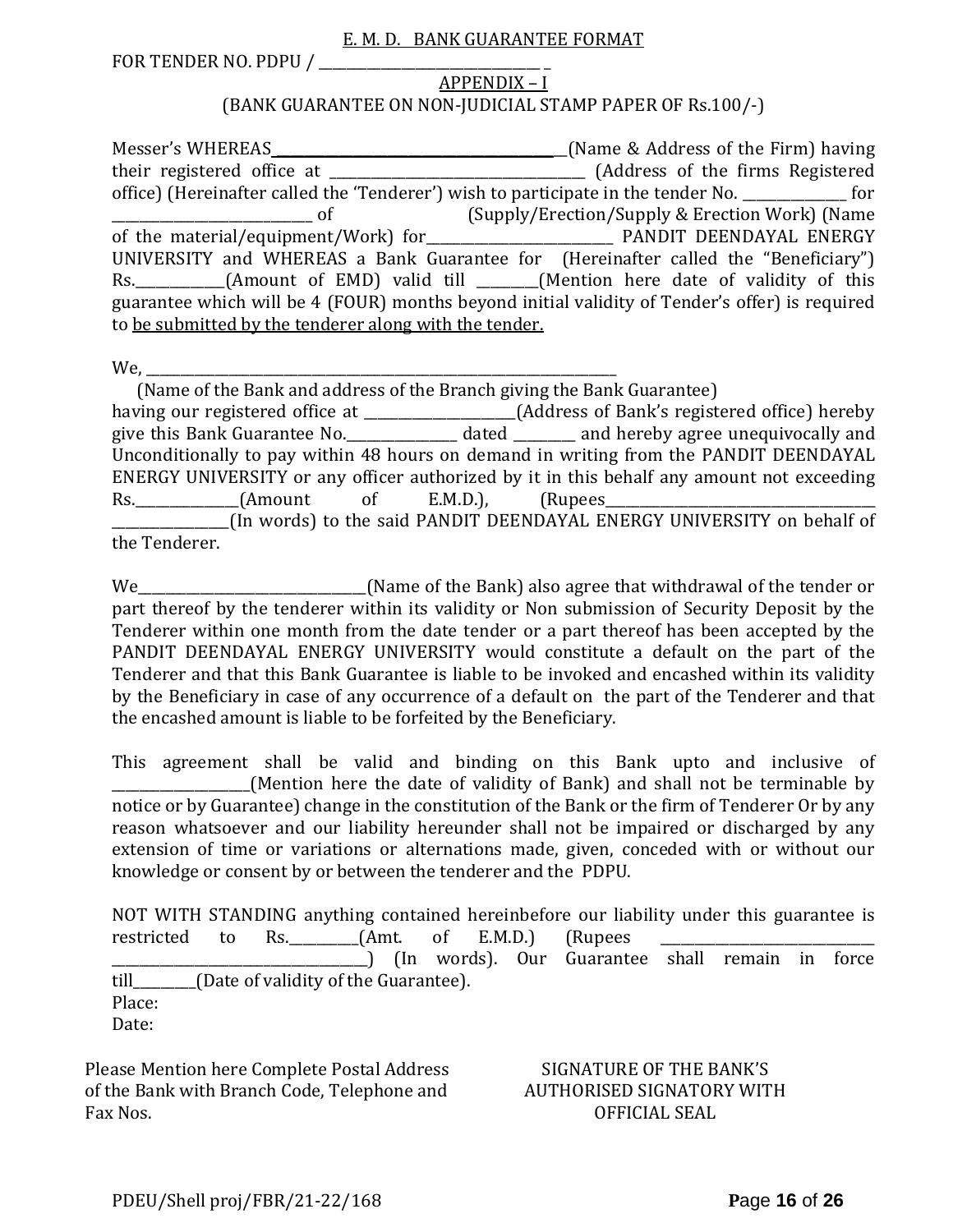### ON STAMP PAPER OF RS.100/-

### FORM OF BANKER'S UNDERTAKING

### [For Performance Guarantees (PG) as per clause no.8 of commercial terms and conditions]

We, Bank of\_\_\_\_\_\_\_\_\_\_\_\_\_\_\_\_\_\_\_\_\_\_\_\_\_\_\_\_\_\_\_\_\_\_\_hereby agree unequivocally and unconditionally to pay within 48 hours on demand in writing from the PANDIT DEENDAYAL ENERGY UNIVERSITY. or any Officer authorized by it in this behalf any amount up to and not exceeding Rs.\_\_\_\_\_\_\_\_\_\_\_\_\_\_ (in words) Rupees\_\_\_\_\_\_\_\_\_\_\_\_\_\_\_\_\_\_\_\_\_\_\_\_\_

to the said PANDIT DEENDAYAL ENERGY UNIVERSITY on behalf on  $M/s$ .

\_\_\_\_\_\_\_\_\_\_\_\_\_\_\_\_\_\_\_\_who have entered into a contract for the supply/works specified below:

P.O.  $(A/T)$  No.  $\qquad \qquad$  dated  $\qquad \qquad$ .

This agreement shall be valid and binding on this Bank upto and inclusive of  $\_$ and shall not be terminable by notice or by change in the constitution of the Bank or the firm of Contractors / Suppliers or by any other reasons whatsoever and our liability hereunder shall not be impaired or discharged by any extension of time or variations or alterations made, given conceded or agreed, with or without our knowledge or consent, by or between parties to the said within written contract.

"NOTWITHSTANDING" anything contained herein before our liability under this guarantee is restricted to Rs.\_\_\_\_\_\_\_\_\_\_\_\_\_\_\_\_\_\_\_\_\_\_\_\_\_

(Rupees\_\_\_\_\_\_\_\_\_\_\_\_\_\_\_\_\_\_\_\_\_\_\_\_\_\_\_\_\_\_\_\_\_\_\_\_\_\_\_\_\_\_\_\_\_ only). Our guarantee shall remain in force until

Place: Date:

\_\_\_\_\_\_\_\_\_\_\_.

Please Mention here Complete Postal Address of the Bank with Branch Code, Telephone and Fax Nos. SIGNATURE OF THE BANK'S AUTHORISED SIGNATORY WITH OFFICIAL ROUND SEAL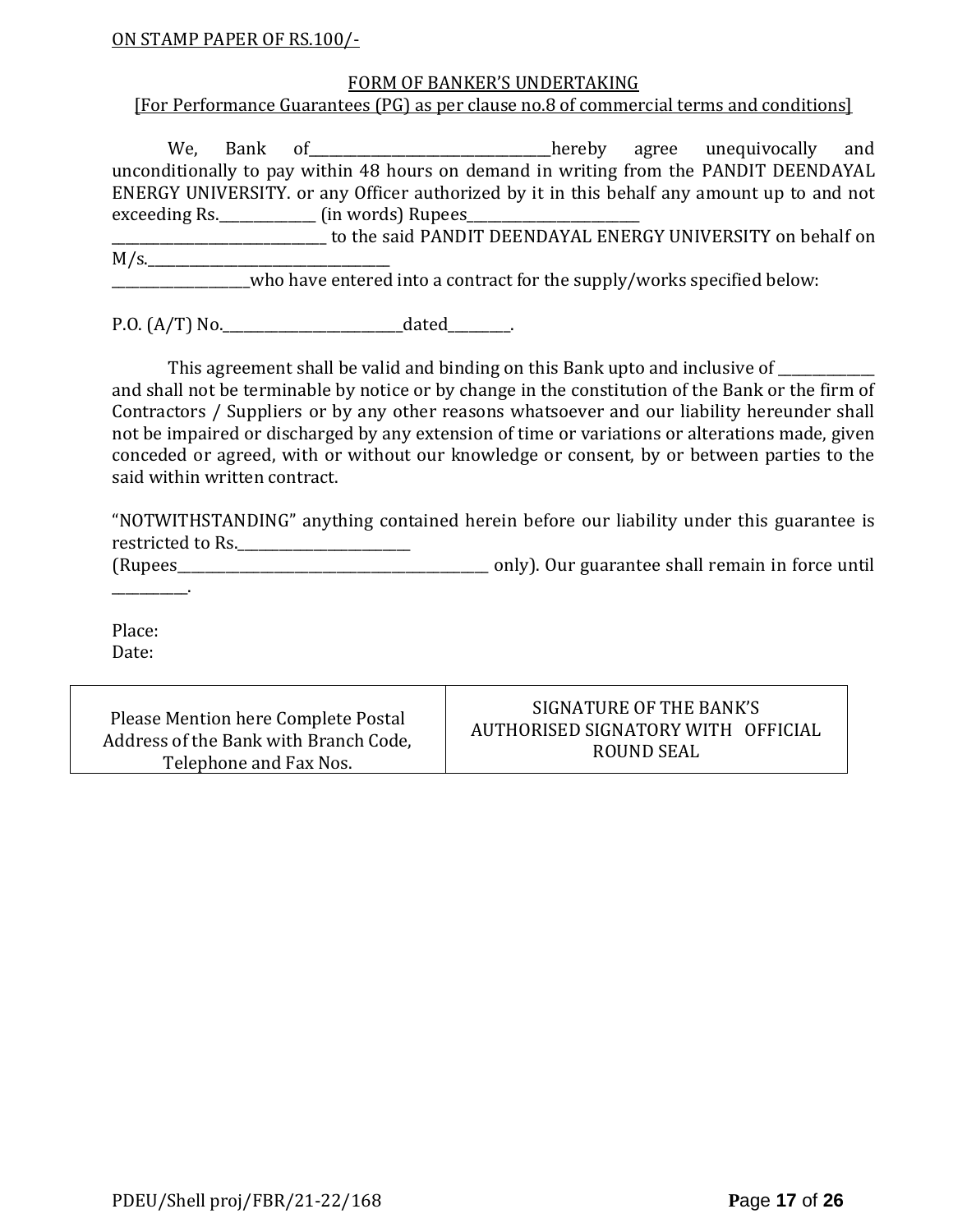### ANNEXURE – 1

I / WE, confirm that following documents are attached with the technical bid of the offer and should be placed as a First page of offer.

| Sr.<br>N <sub>o</sub> | Details                                                         | Confirmation<br>(Tick $\sqrt{ }$ any one) |
|-----------------------|-----------------------------------------------------------------|-------------------------------------------|
| $\mathbf{1}$          | Firm's details as per "Annexure -2"                             | YES / NO                                  |
| 2                     | "Annexure -3"                                                   | YES / NO                                  |
| 3                     | Delivery schedule as per "Annexure- 4"                          | YES / NO                                  |
| $\overline{4}$        | Past experience details as per "Annexure-7"                     | YES / NO                                  |
| 5                     | PDPU technical specification duly signed and with seal of firm. | YES / NO                                  |
| 6                     | Undertaking-"Annexure-5"                                        | YES / NO                                  |
| 7                     | Technical & Commercial Deviation- "Annexure-6"                  | YES / NO                                  |
| 8                     | Experience Certificate-"Annexure-7"                             | YES / NO                                  |
| 9                     | Conformation of Tender Condition-"Annexure-8"                   | YES / NO                                  |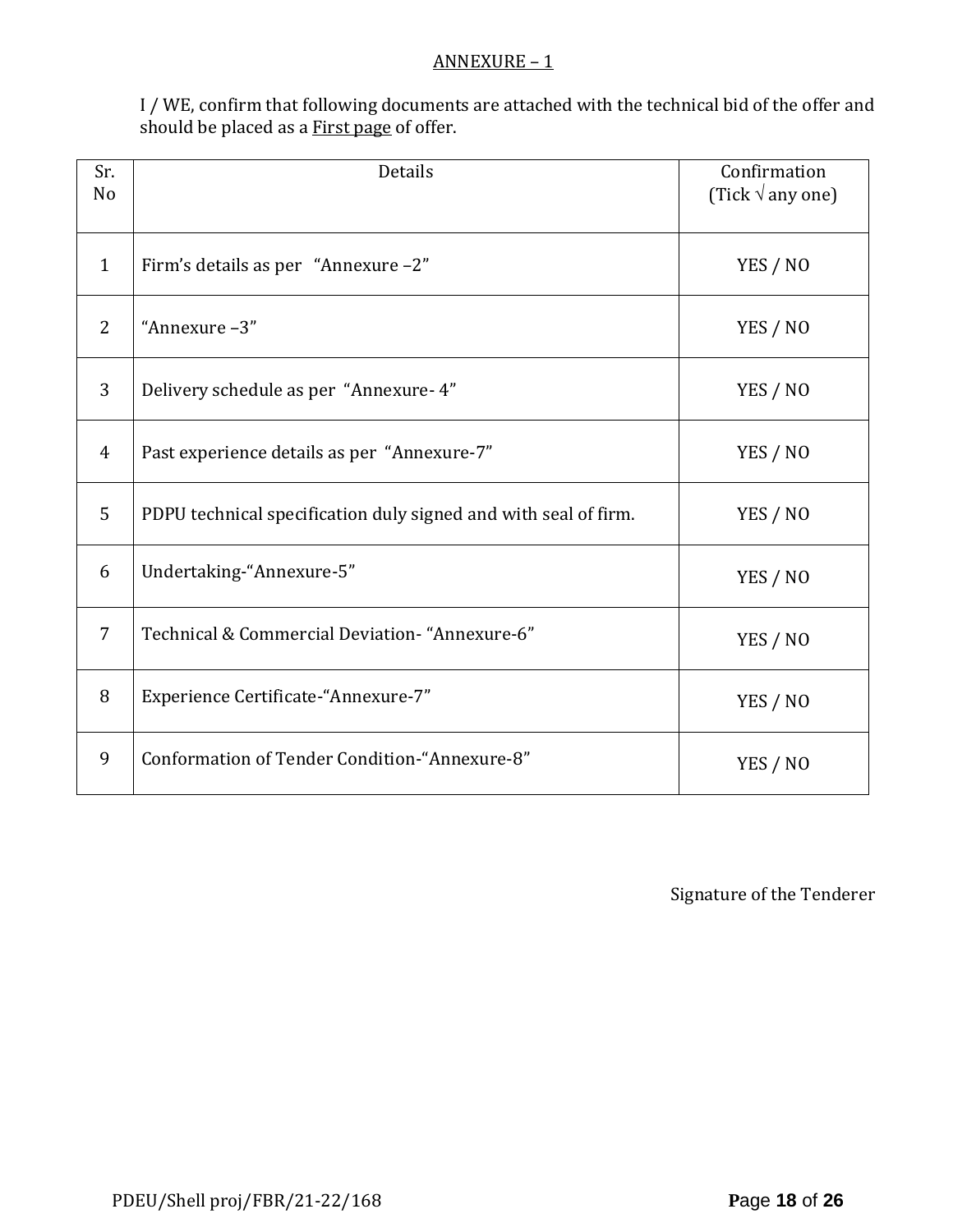# ANNEXURE - 2 DETAILS OF THE FIRM

Tenderer shall provide all the details in this form and shall be placed as a **Second Page** of the bid.

| <b>Supplier Name</b>                                                                                         |                                |                 |  |                      |                                  |  |
|--------------------------------------------------------------------------------------------------------------|--------------------------------|-----------------|--|----------------------|----------------------------------|--|
| Within Gujarat / Outside Gujarat                                                                             |                                |                 |  |                      |                                  |  |
| Pvt. Firm / Public Ltd. / State Govt.<br>Under taking / Central Govt.<br>undertaking<br>GST No. and GST Date | (Indicate the relevant status) |                 |  |                      |                                  |  |
| CST No. and CST Date                                                                                         |                                |                 |  |                      |                                  |  |
| <b>Excise No. and Excise Date</b>                                                                            |                                |                 |  |                      |                                  |  |
| <b>Financial Turnover for Past 3 Years</b><br>(Rupees in Lacs (10 <sup>5</sup> )                             |                                | 1st Year        |  | 2 <sup>nd</sup> Year | 3rd Year                         |  |
| Custom No. and Date (If applicable)                                                                          |                                |                 |  |                      |                                  |  |
| Address of                                                                                                   | Registered<br>Office           | Factory / Works |  |                      | <b>Authorized Representative</b> |  |
| Contact person name                                                                                          |                                |                 |  |                      |                                  |  |
| Designation                                                                                                  |                                |                 |  |                      |                                  |  |
| Address                                                                                                      |                                |                 |  |                      |                                  |  |
| City & Pin code                                                                                              |                                |                 |  |                      |                                  |  |
| State                                                                                                        |                                |                 |  |                      |                                  |  |
| Country                                                                                                      |                                |                 |  |                      |                                  |  |
| Phone Nos.(Off.)                                                                                             |                                |                 |  |                      |                                  |  |
| Phone Nos.(Res.)                                                                                             |                                |                 |  |                      |                                  |  |
| Fax Nos.                                                                                                     |                                |                 |  |                      |                                  |  |
| STD Code.                                                                                                    |                                |                 |  |                      |                                  |  |
| Mobile No.                                                                                                   |                                |                 |  |                      |                                  |  |
| Web site address                                                                                             |                                |                 |  |                      |                                  |  |
| Email-id                                                                                                     |                                |                 |  |                      |                                  |  |
| Specimen signature                                                                                           |                                |                 |  |                      |                                  |  |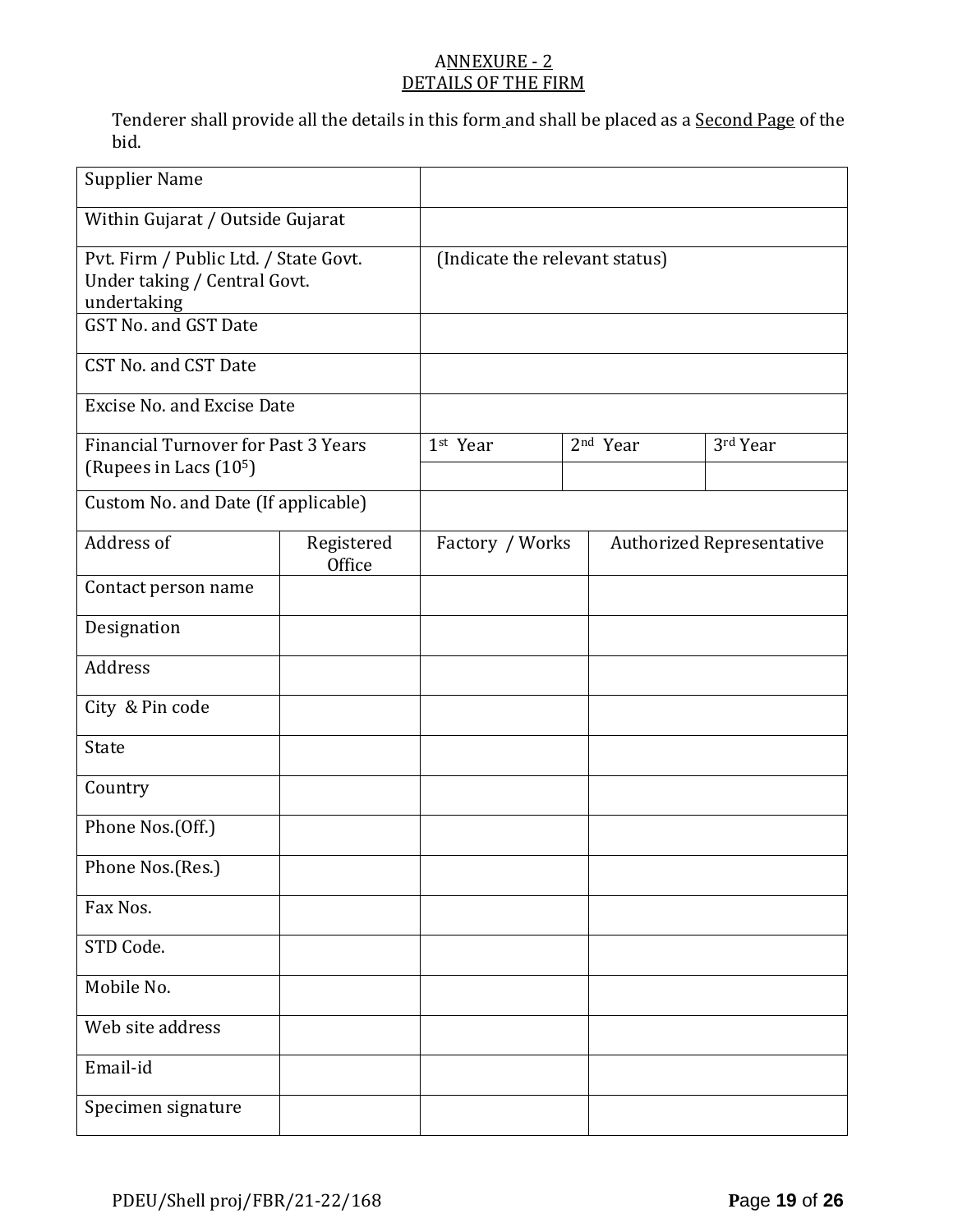# ANNEXURE-3

Tenderer shall fill up following details and shall be Third page of the Technical Bid

| $\mathbf{1}$   | PRICES: [FIRM ONLY]<br>(Please Specify YES / NO.)                                                                     |               |
|----------------|-----------------------------------------------------------------------------------------------------------------------|---------------|
| 2              | <b>EXCISE DUTY: [SINGLE SLAB ONLY]</b><br>(Please Specify INCUSIVE / EXCLUSIVE /<br>EXEMPTED)                         | $\frac{0}{0}$ |
| 3              | <b>GST: [IN PERCENTAGE]</b><br>(Please Specify INCUSIVE / EXCLUSIVE /<br>EXEMPTED)                                    | $\frac{0}{0}$ |
|                | Please quote your GST Registration No. & Date.                                                                        |               |
| $\overline{4}$ | <b>PENALTY TERMS AGREED:</b><br>(Please Specify YES / NO.)                                                            |               |
| 5              | PERFORMANCE GUARANTEE TO COVER EXECUTION<br>PERIOD (SECURITY) TERMS : AGREED: (Cl.no.8)<br>(Please Specify YES / NO.) |               |
| 6              | PERFORMANCE GUARNTEE TO COVER WARRANTY<br>PERIOD TERMS AGREED: (Wherever<br>applicable): (Please Specify YES / NO.)   |               |
| $\overline{7}$ | <b>VALIDITY OF THE OFFER AGREED:</b><br>(Please Specify YES / NO.)                                                    |               |
| 8              | PAYMENT TERMS AGREED:<br>(Please Specify YES / NO.)                                                                   |               |
| 9              | ITEMS OFFERED : (Yes/No)                                                                                              |               |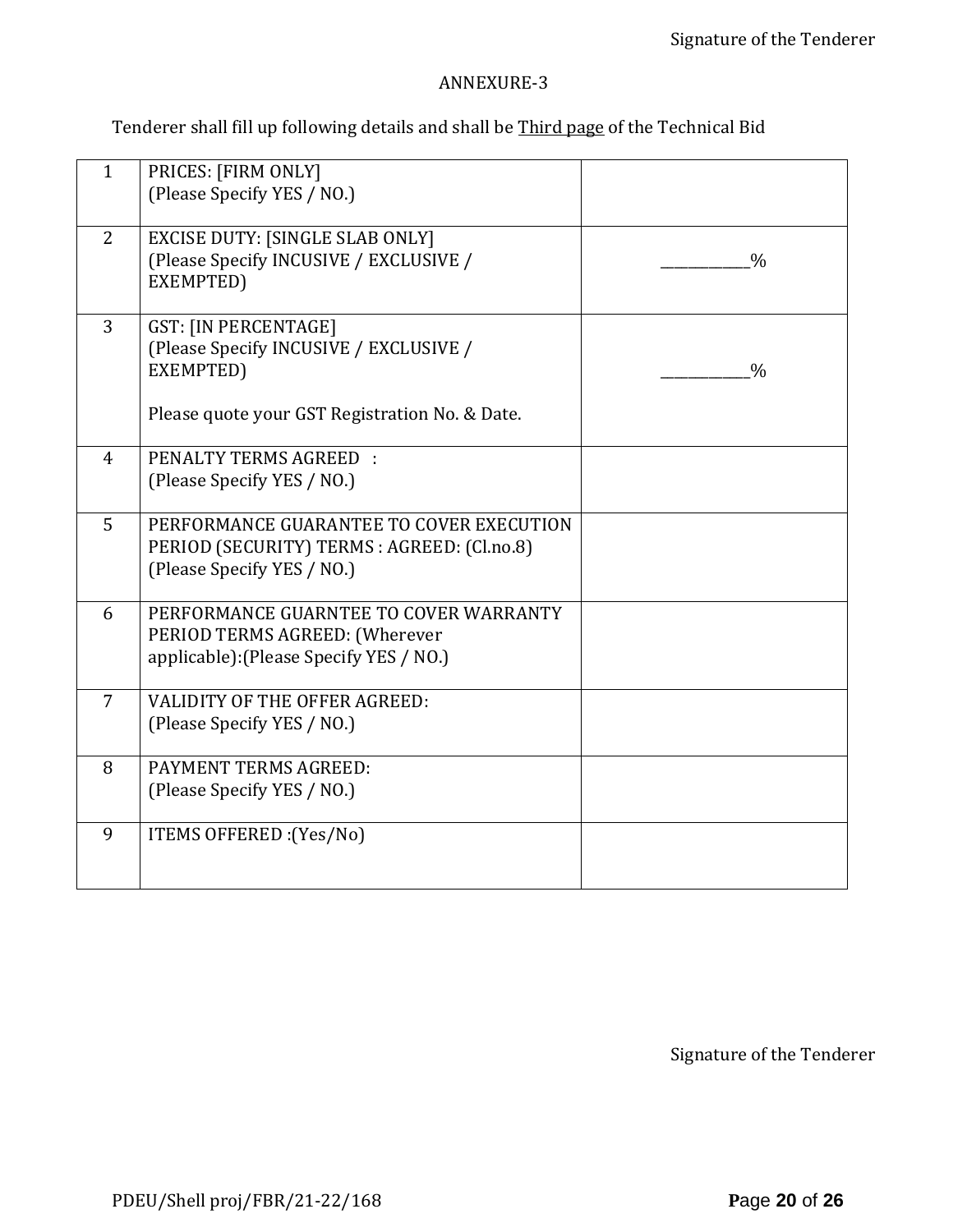## ANNEXURE – 4

# Details of the Items and Qty. offered as a Fourth Page of offer.

| Sr.<br>No. | Details of the Items / Equipments Offered | Quantity<br>Offered | Status:<br>Supplier/Manufacturer |
|------------|-------------------------------------------|---------------------|----------------------------------|
|            |                                           |                     |                                  |
|            |                                           |                     |                                  |
|            |                                           |                     |                                  |
|            |                                           |                     |                                  |
|            |                                           |                     |                                  |
|            |                                           |                     |                                  |
|            |                                           |                     |                                  |
|            |                                           |                     |                                  |
|            |                                           |                     |                                  |
|            |                                           |                     |                                  |
|            |                                           |                     |                                  |
|            |                                           |                     |                                  |
|            |                                           |                     |                                  |
|            |                                           |                     |                                  |
|            |                                           |                     |                                  |
|            |                                           |                     |                                  |
|            |                                           |                     |                                  |
|            |                                           |                     |                                  |
|            |                                           |                     |                                  |
|            |                                           |                     |                                  |
|            |                                           |                     |                                  |
|            |                                           |                     |                                  |
|            |                                           |                     |                                  |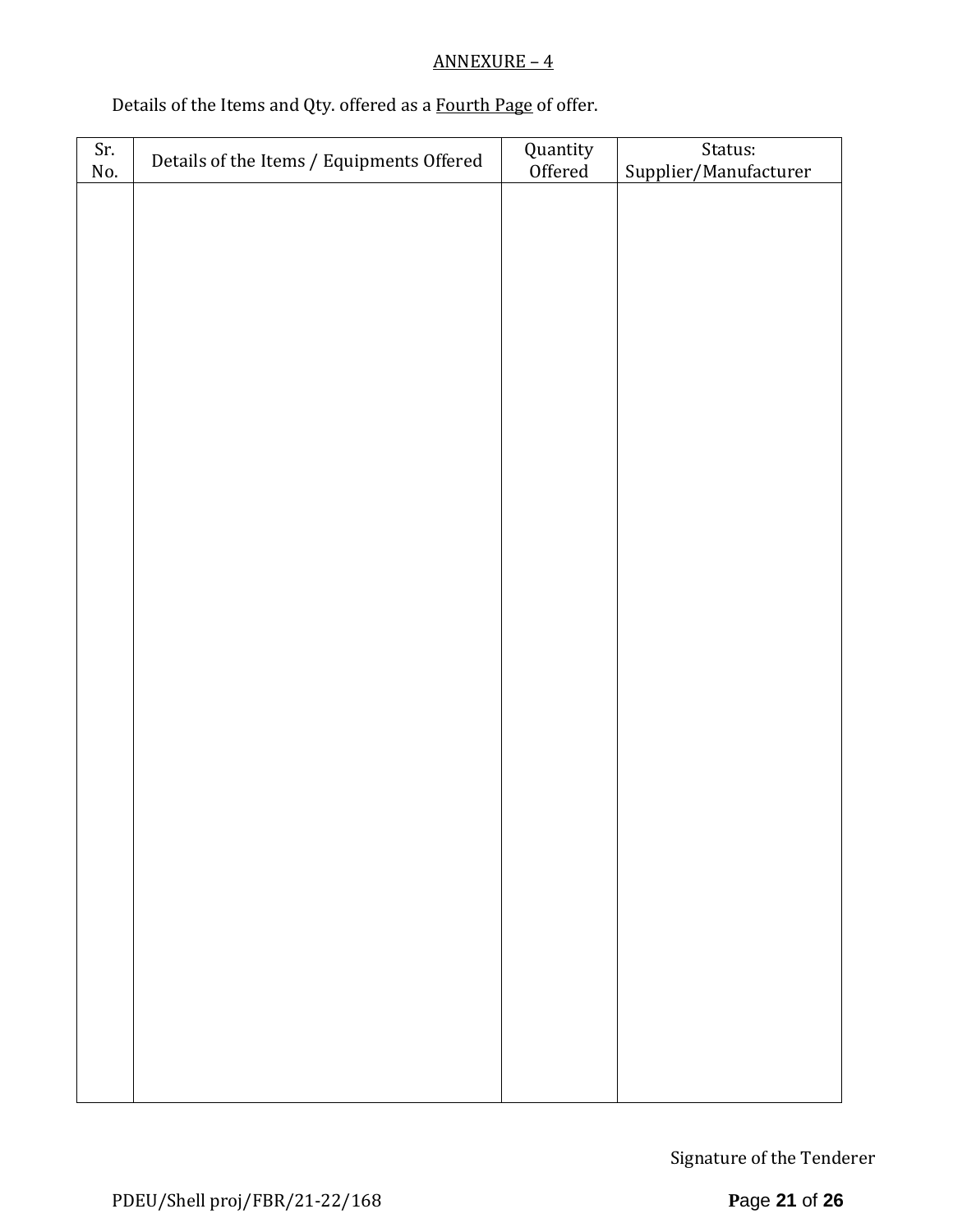### ANNEXURE – 5

(UNDERTAKING IN REGARD TO STOP DEAL / BLACK LIST THEREOF) and should be placed as a Fifth page of offer.

Sub: Undertaking in regard to Stop Deal / Black List Thereof.

Ref: Tender No. PDPU / \_\_\_\_\_\_\_\_\_\_\_\_\_\_\_\_\_\_\_\_\_. …….

All bidders will have to furnish the following undertaking duly filled in, signed and stamped for each quoted item of the tender along with the Technical Bid.

-----------------------------------------------------------------------------------------

I / We \_\_\_\_\_\_\_\_\_\_\_\_\_\_\_\_\_\_\_\_\_\_\_\_\_\_\_\_\_\_\_\_\_\_\_\_\_\_\_\_\_\_\_\_\_\_\_\_\_\_\_\_\_\_\_\_\_\_\_\_\_\_\_ Authorized signatory of M/S \_\_\_\_\_\_\_\_\_\_\_\_\_\_\_\_\_\_\_\_\_\_\_\_\_\_\_\_\_\_\_\_\_\_\_\_\_\_\_\_\_\_ here by certify that M/S is not stop deal / black listed by PDPU for the

tendered item.

Signature of the Tenderer

Seal of the Firm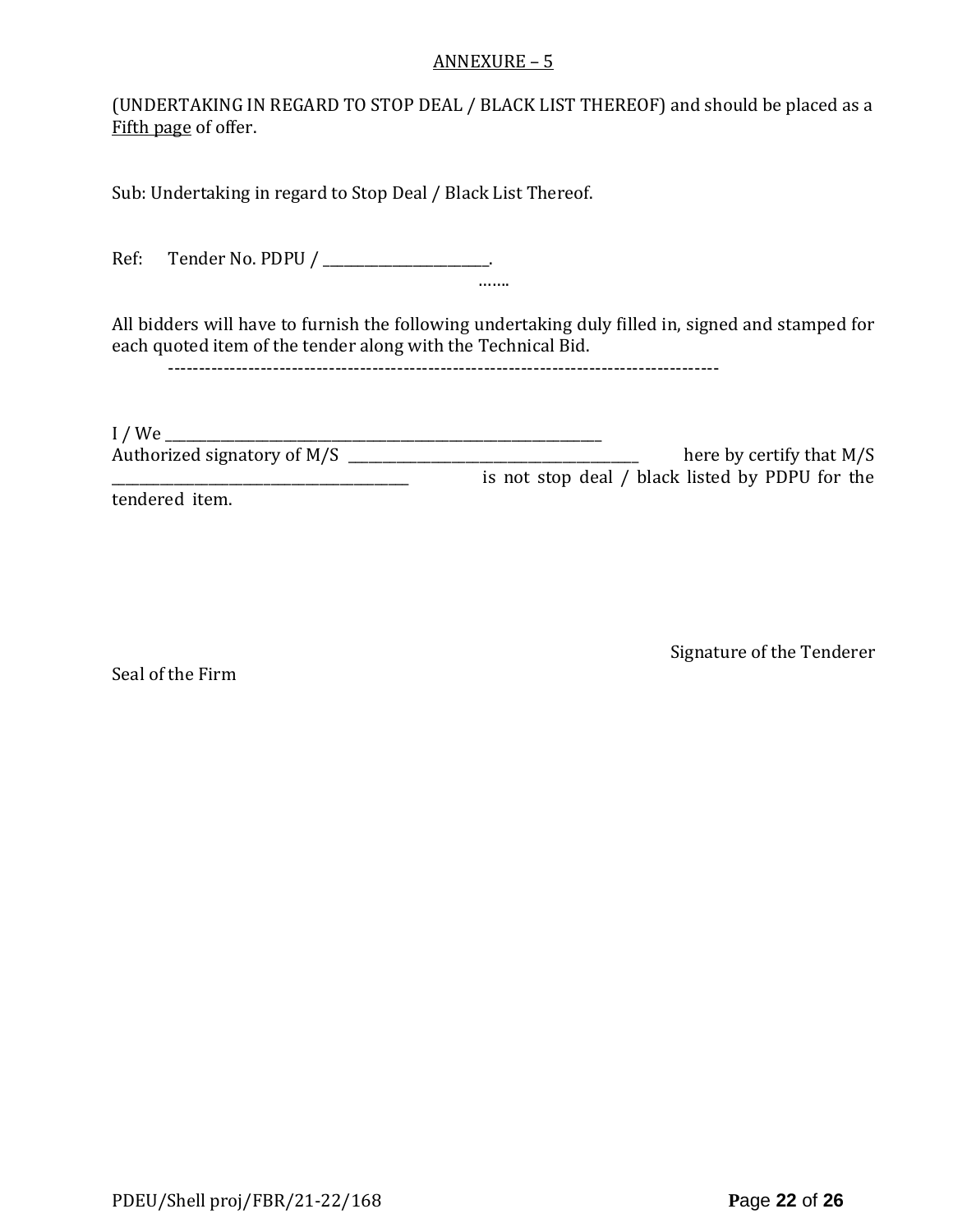### ANNEXURE – 6 TECHNICAL AND COMMERCIAL DEVIATIONS IF ANY TO BE FURNISHED IN THIS ANNEXURE ONLY AND TO BE SUBMITTED WITH TECHNICAL BID.

We confirm that the product offered under this tender complies with all the Technical Specifications, except the deviations mentioned above. We also confirm that there are no commercial deviations other than mentioned above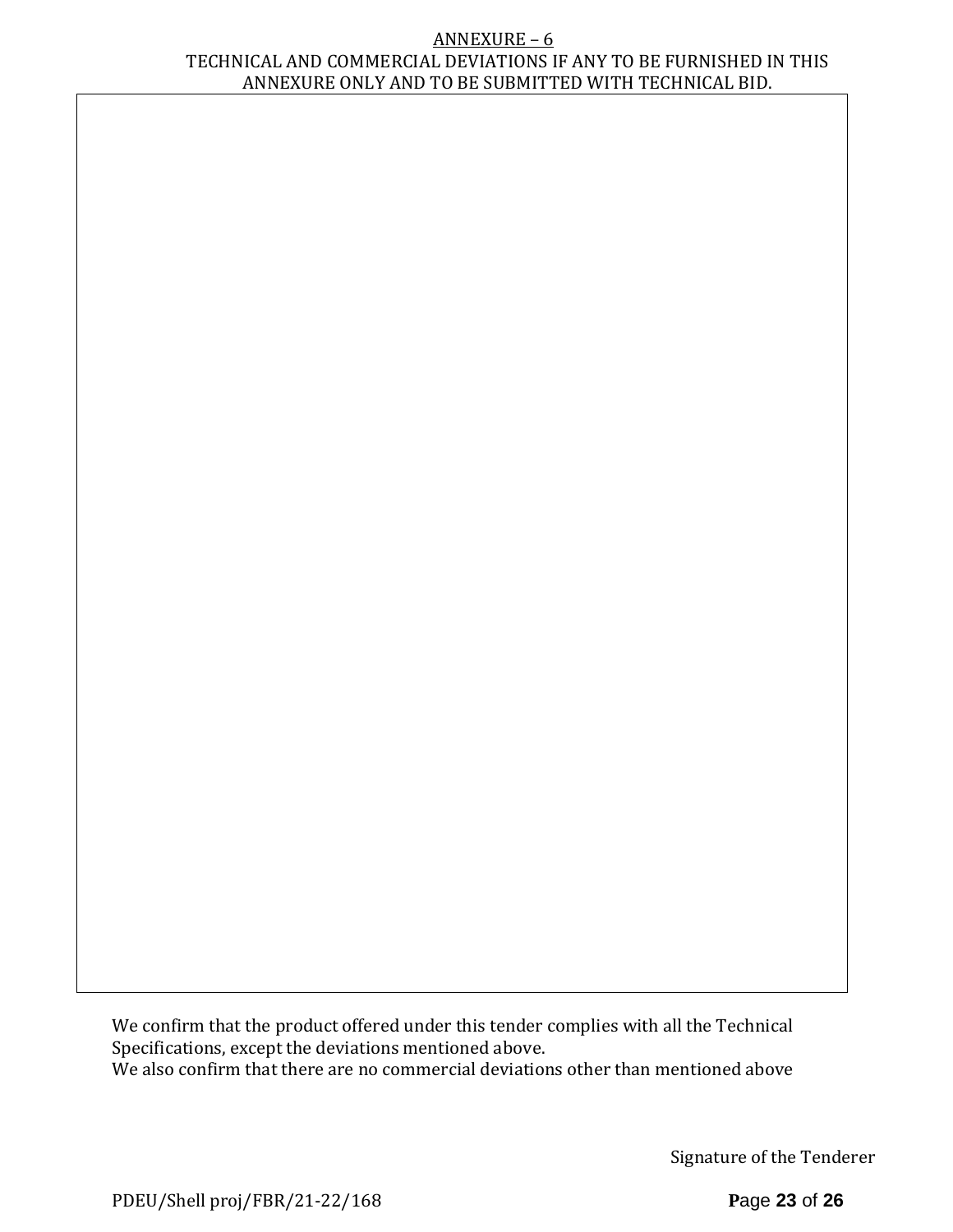### ANNEXURE- 7

# DETAILS OF THE EXPERIENCE FOR SUPPLY OF SIMILAR TYPE OF ITEMS IN LAST THREE YEARS FROM THE DUE DATE OF TENDER:

| Sr.<br>No | <b>ITEMS</b><br><b>SUPPLIED TO</b> | ORDER<br><b>REFERENCE</b><br>No. & DATE | <b>ITEMS</b> | Qty. | ORDER FULLY<br>EXECUTED.<br>YES/NO | STATUS, IF<br>ORDER UNDER<br><b>EXECUTION</b> | <b>REMARKS</b> |
|-----------|------------------------------------|-----------------------------------------|--------------|------|------------------------------------|-----------------------------------------------|----------------|
| 1)        |                                    |                                         |              |      |                                    |                                               |                |
| 2)        |                                    |                                         |              |      |                                    |                                               |                |
| 3)        |                                    |                                         |              |      |                                    |                                               |                |
| 4)        |                                    |                                         |              |      |                                    |                                               |                |
| 5)        |                                    |                                         |              |      |                                    |                                               |                |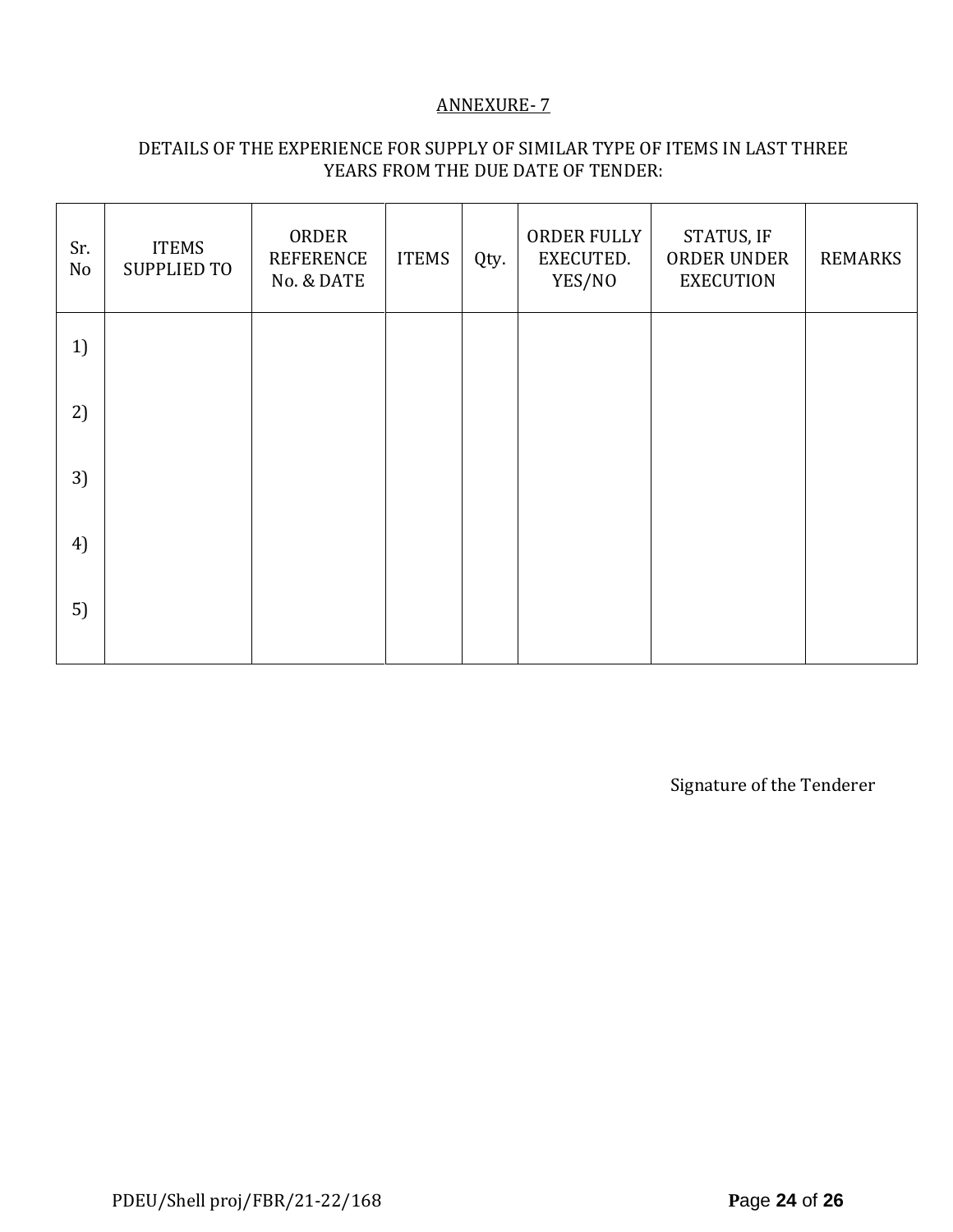### ANNEXURE – 8

Subject: Supply of \_\_\_\_\_\_\_\_\_\_\_\_\_\_\_\_\_\_\_\_\_\_\_\_\_\_\_\_\_\_\_\_\_\_\_\_\_\_

Reference: Tender enquiry No. PDPU/ / Due on date:  $\frac{1}{200}$ .

In connection with the above subject and reference I/ We confirm the following:

- 1. I / We, the undersigned have read and examined the Tender Specifications and commercial terms and conditions of tender under reference.
- 2. I / We, declare that our Technical Bid is strictly in line with the Tender specifications (except the deviations shown in Annexure No.7.
- 3. Further, I / We also agree that additional conditions / deviations, if any, found in the Commercial terms & conditions (except mentioned in the Annexure-7), our offer shall be outrightly rejected without assigning any reason thereof.

Seal of the Firm Signature of the Authorised Representatives of the firm

Date:

Name:

Status:

Name of the Tendering Firm / Agency: